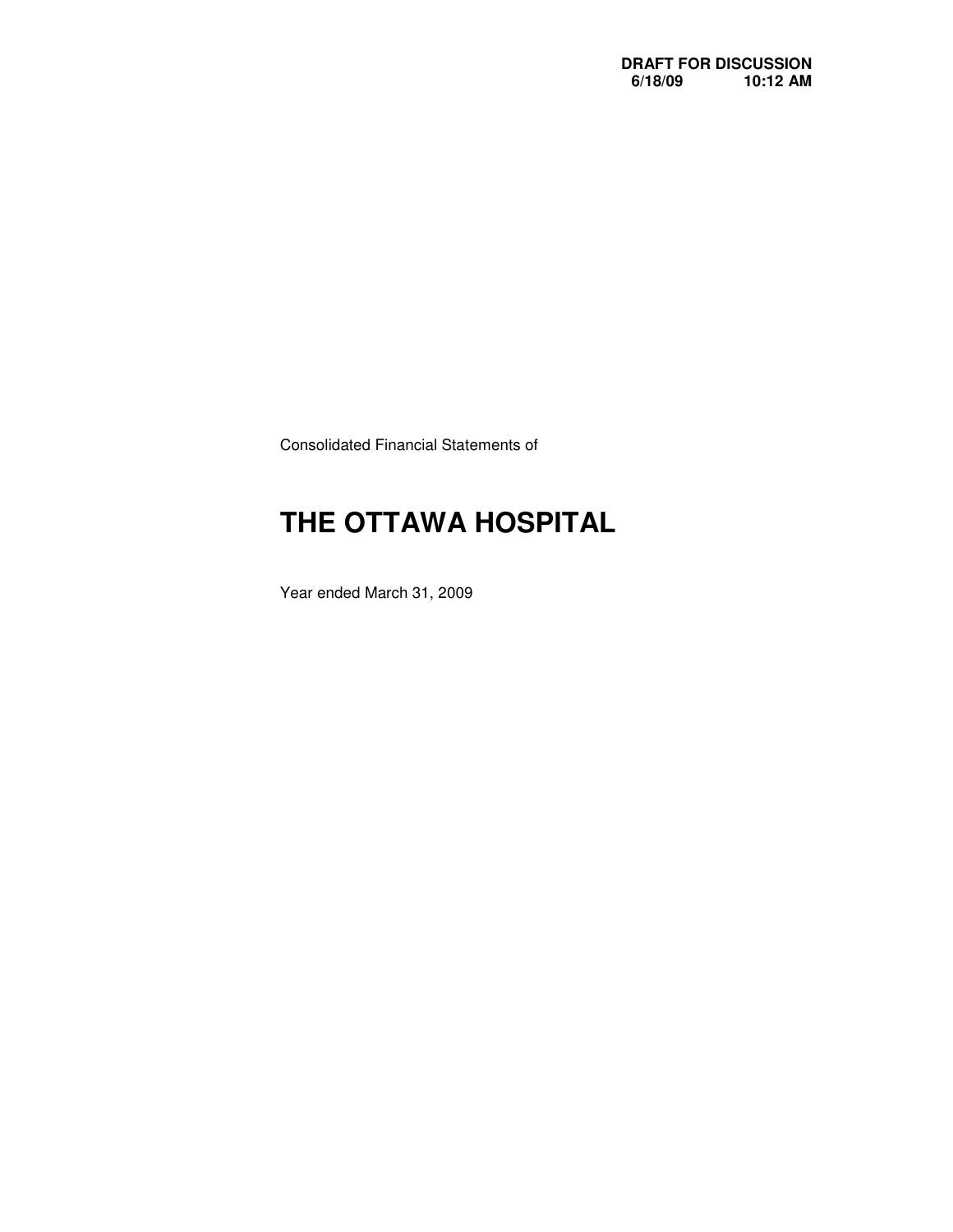### **AUDITORS' REPORT TO THE BOARD OF GOVERNORS**

 We have audited the consolidated statement of financial position of The Ottawa Hospital as at March 31, 2009 and the consolidated statements of operations, changes in net assets and cash flows for the year then ended. These financial statements are the responsibility of the Hospital's management. Our responsibility is to express an opinion on these financial statements based on our audit.

 We conducted our audit in accordance with Canadian generally accepted auditing standards. Those standards require that we plan and perform an audit to obtain reasonable assurance whether the financial statements are free of material misstatement. An audit includes examining, on a test basis, evidence supporting the amounts and disclosures in the financial statements. An audit also includes assessing the accounting principles used and significant estimates made by management, as well as evaluating the overall financial statement presentation.

 In our opinion, these financial statements present fairly, in all material respects, the financial position of the Hospital as at March 31, 2009 and the results of its operations and its cash flows for the year then ended in accordance with Canadian generally accepted accounting principles.

Chartered Accountants, Licensed Public Accountants

 Ottawa, Canada May 11, 2009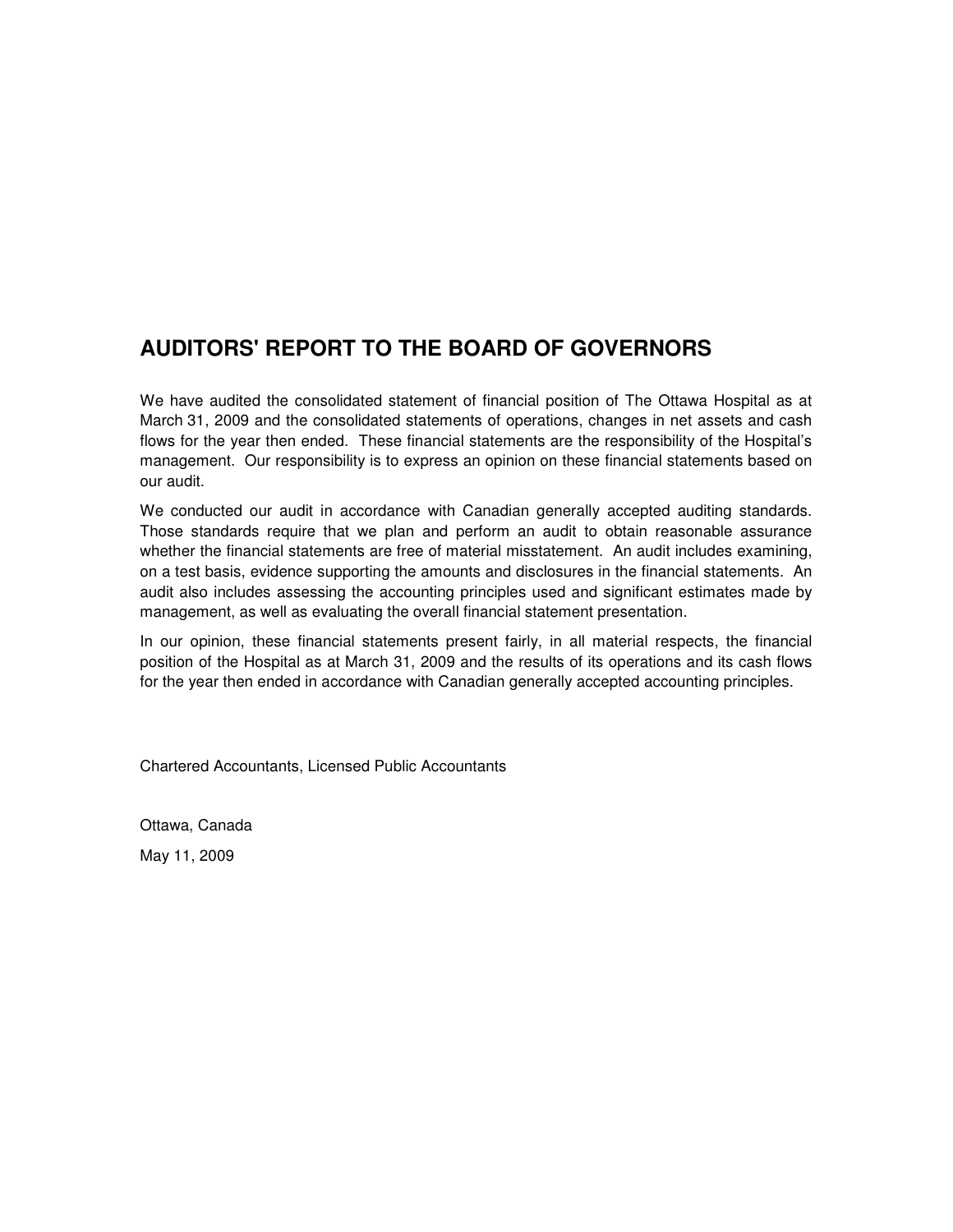Consolidated Statement of Financial Position

 March 31, 2009, with comparative figures for 2008 (In thousands of dollars)

|                                                               | 2009          | 2008                           |
|---------------------------------------------------------------|---------------|--------------------------------|
|                                                               |               | (As restated,<br>note $2(a)$ ) |
| <b>Assets</b>                                                 |               |                                |
| Current assets:                                               |               |                                |
| Short-term investments                                        | \$<br>860     | \$<br>16                       |
| Accounts receivable (note 4(a))                               | 40,258        | 48,220                         |
| Inventories                                                   | 10,028        | 10,040                         |
| Prepaid expenses                                              | 4,526         | 4,309                          |
|                                                               | 55,672        | 62,585                         |
| Capital grants receivable (note 4(b))                         | 15,407        | 13,499                         |
| Investments                                                   | 61,392        | 43,459                         |
| Capital assets (note 5)                                       | 506,517       | 481,601                        |
| Receivable from Royal Ottawa Health Care Group - vested       |               |                                |
| benefits (note 6)                                             | 493           | 493                            |
| Cash held in trust (note 11(a))                               | 22,822        | 20,228                         |
|                                                               | \$<br>662,303 | \$<br>621,865                  |
| <b>Current liabilities:</b><br>Bank indebtedness (note 7)     | \$<br>36,431  | \$<br>46,619                   |
|                                                               |               |                                |
| Accounts payable and accrued liabilities                      | 206,378       | 196,348                        |
| Payable to The Ottawa Hospital Residence Corporation          |               |                                |
| (note 16(d))                                                  | 1,929         | 2,389                          |
| Current portion of obligation under capital lease (note 10)   | 319           | 570                            |
| Current portion of long-term debt (note 9)                    | 1,292         | 1,292                          |
| Long-term liabilities:                                        | 246,349       | 247,218                        |
| Employee future benefits (note 8)                             | 19,467        | 17,427                         |
| Obligation under capital lease (note 10)                      | 494           | 488                            |
| Long-term debt (note 9)                                       | 11,257        | 12,549                         |
|                                                               | 31,218        | 30,464                         |
| Deferred contributions related to capital assets (note 11(b)) | 324,540       | 295,925                        |
| Deferred contributions related to trust funds (note 11(a))    | 22,822        | 20,228                         |
| Net assets (note 12):                                         |               |                                |
| Investment in capital assets (note 13(a))                     | 193,659       | 188,171                        |
| Unrestricted deficiency                                       | (156, 285)    | (160, 141)                     |
| Commitments, contingencies and guarantees (note 18)           | 37,374        | 28,030                         |
|                                                               | \$<br>662,303 | \$<br>621,865                  |

See accompanying notes to consolidated financial statements.

On behalf of the Board:

\_\_\_\_\_\_\_\_\_\_\_\_\_\_\_\_\_\_\_\_ Chairman \_\_\_\_\_\_\_\_\_\_\_\_\_\_\_\_\_\_\_\_ President and CEO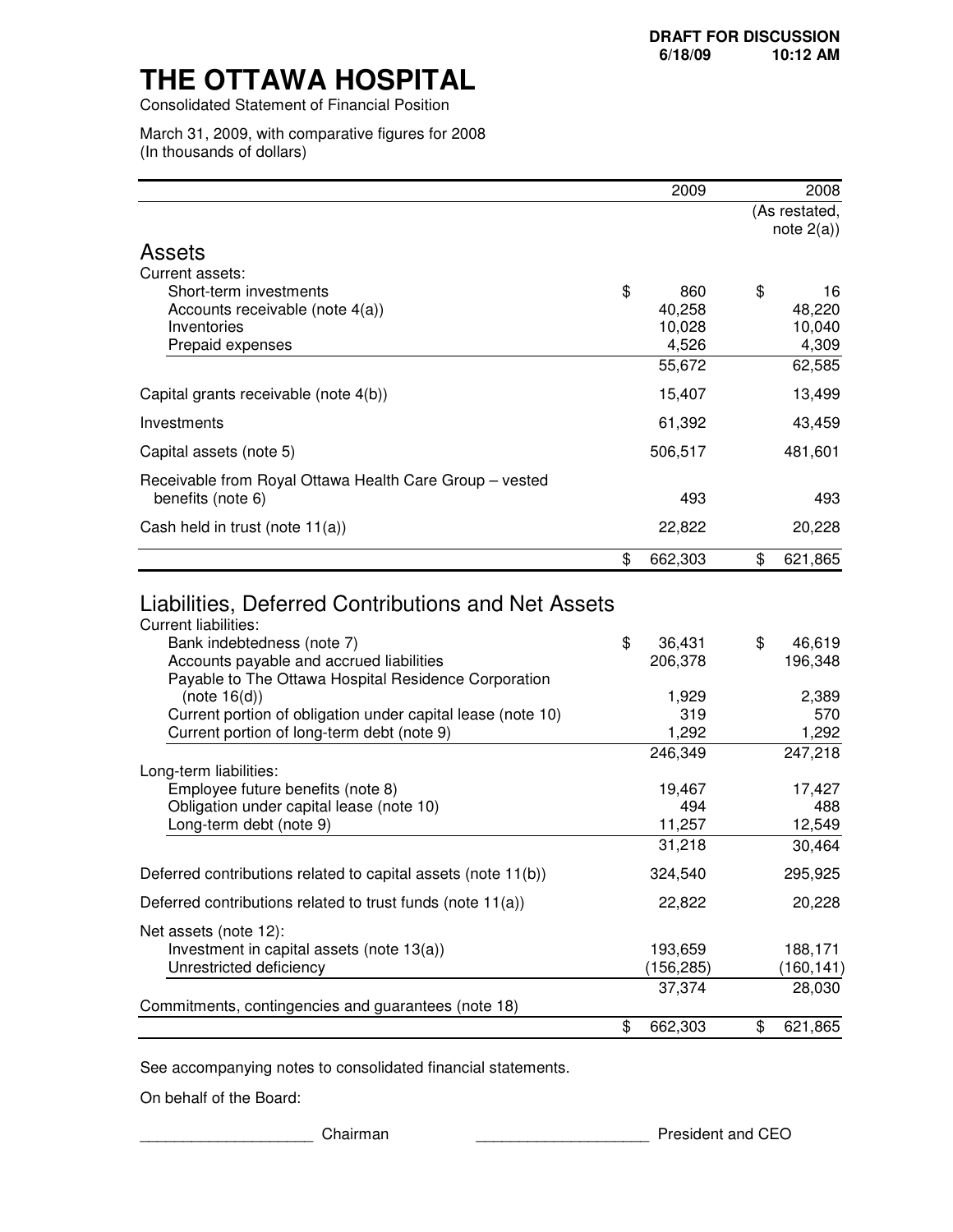Consolidated Statement of Operations

#### Year ended March 31, 2009, with comparative figures for 2008 (In thousands of dollars)

|                                                                          | 2009          | 2008          |
|--------------------------------------------------------------------------|---------------|---------------|
|                                                                          |               | (As restated, |
|                                                                          |               | note $2(a)$ ) |
|                                                                          |               |               |
| Revenue:                                                                 |               |               |
| Patient care:                                                            |               |               |
| Ministry of Health and Long-Term Care                                    | \$<br>854,222 | \$<br>810,085 |
| Other                                                                    | 126,958       | 114,728       |
| Other funding                                                            | 16,151        | 17,197        |
| <b>Marketed services</b>                                                 | 8,479         | 8,398         |
| Amortization of deferred contributions related                           |               |               |
| to equipment (note $11(b)$ )                                             | 9,078         | 9,631         |
| Recoveries and other                                                     | 42,617        | 40,367        |
| Investment                                                               | 1,289         | 777           |
|                                                                          | 1,058,794     | 1,001,183     |
| Expenses:                                                                |               |               |
| Salaries and wages                                                       | 535,367       | 498,048       |
| Employee benefits                                                        | 131,295       | 130,714       |
| Medical staff remuneration                                               | 72,422        | 69,544        |
| Medical and surgical                                                     | 81,707        | 72,800        |
| Drugs                                                                    | 57,494        | 54,967        |
| Supplies and other                                                       | 145,327       | 145,263       |
| Amortization of equipment                                                | 27,546        | 23,740        |
| Interest                                                                 | 950           | 1,799         |
|                                                                          | 1,052,108     | 996,875       |
|                                                                          |               |               |
| Excess of revenue over expenses before undernoted items                  | 6,686         | 4,308         |
|                                                                          |               |               |
| Parking operations                                                       | 10,282        | 10,005        |
| Amortization of deferred contributions related to buildings (note 11(b)) | 10,818        | 10,068        |
| Amortization of buildings and land improvements                          | (19, 302)     | (17, 045)     |
|                                                                          |               |               |
| \$<br>Excess of revenue over expenses                                    | 8,484         | 7,336<br>\$   |

See accompanying notes to consolidated financial statements.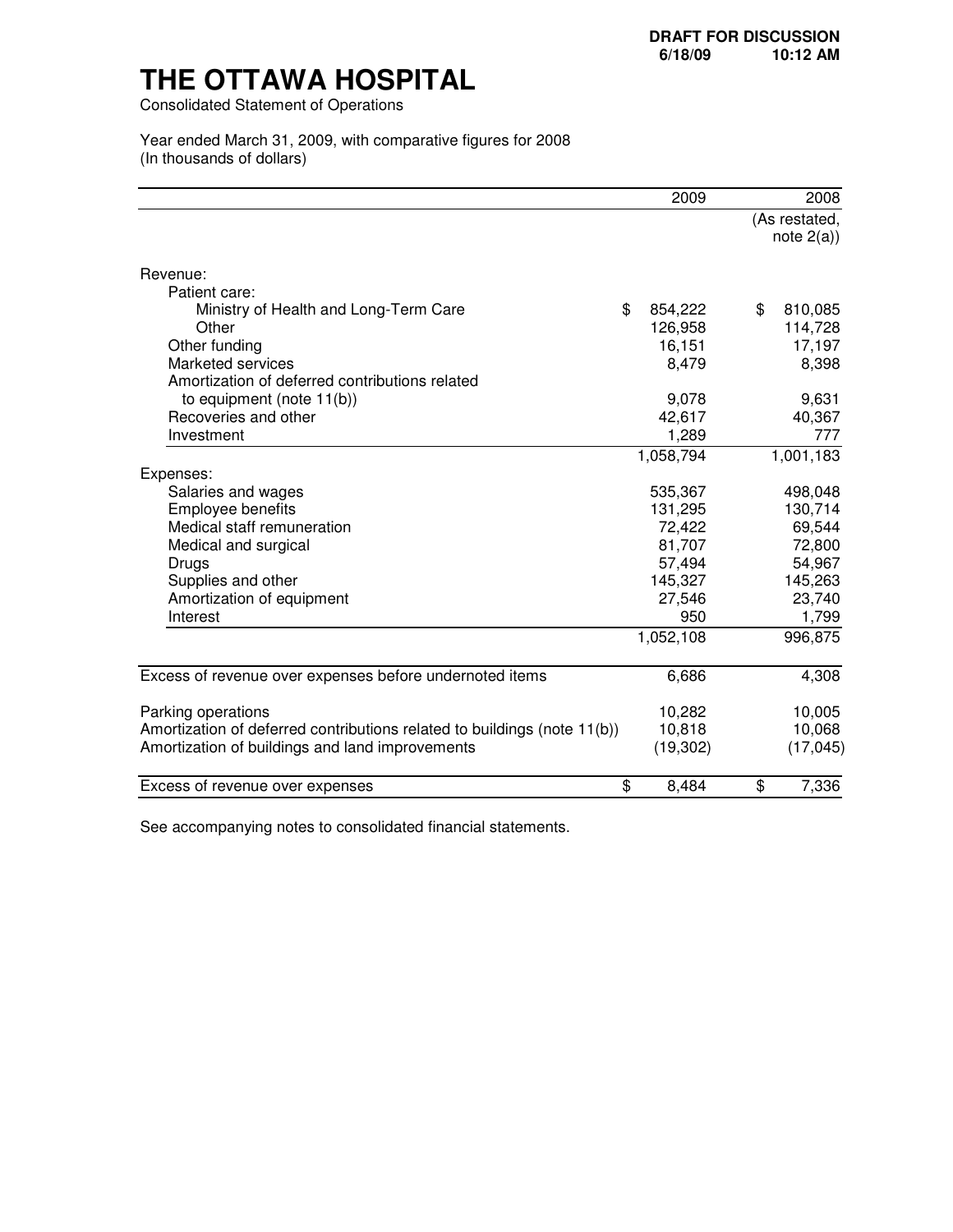Consolidated Statement of Changes in Net Assets

 Year ended March 31, 2009, with comparative figures for 2008 (In thousands of dollars)

|                                                                          | Investment in  |                  |              |                                |
|--------------------------------------------------------------------------|----------------|------------------|--------------|--------------------------------|
|                                                                          | capital assets |                  | Total        | Total                          |
|                                                                          | (note 13)      | Unrestricted     | 2009         | 2008                           |
|                                                                          |                |                  |              | (As restated,<br>note $2(a)$ ) |
| Balance, beginning of year                                               | \$<br>182,369  | \$<br>(154, 120) | \$<br>28,249 | \$<br>20,948                   |
| Consolidation of the University of<br>Ottawa Heart Institute (note 2(a)) | 5,802          | (6,021)          | (219)        | (254)                          |
| Balance, beginning of year,<br>as restated                               | 188,171        | (160, 141)       | 28,030       | 20,694                         |
| Excess of revenue over expenses                                          |                | 8,484            | 8,484        | 7,336                          |
| Change in unrealized gain on<br>short-term investments                   |                | 860              | 860          |                                |
| Net change in investment in<br>capital assets (note 13(b))               | 5,488          | (5, 488)         |              |                                |
| Balance, end of year                                                     | \$<br>193,659  | \$<br>(156, 285) | \$<br>37,374 | \$<br>28,030                   |

See accompanying notes to consolidated financial statements.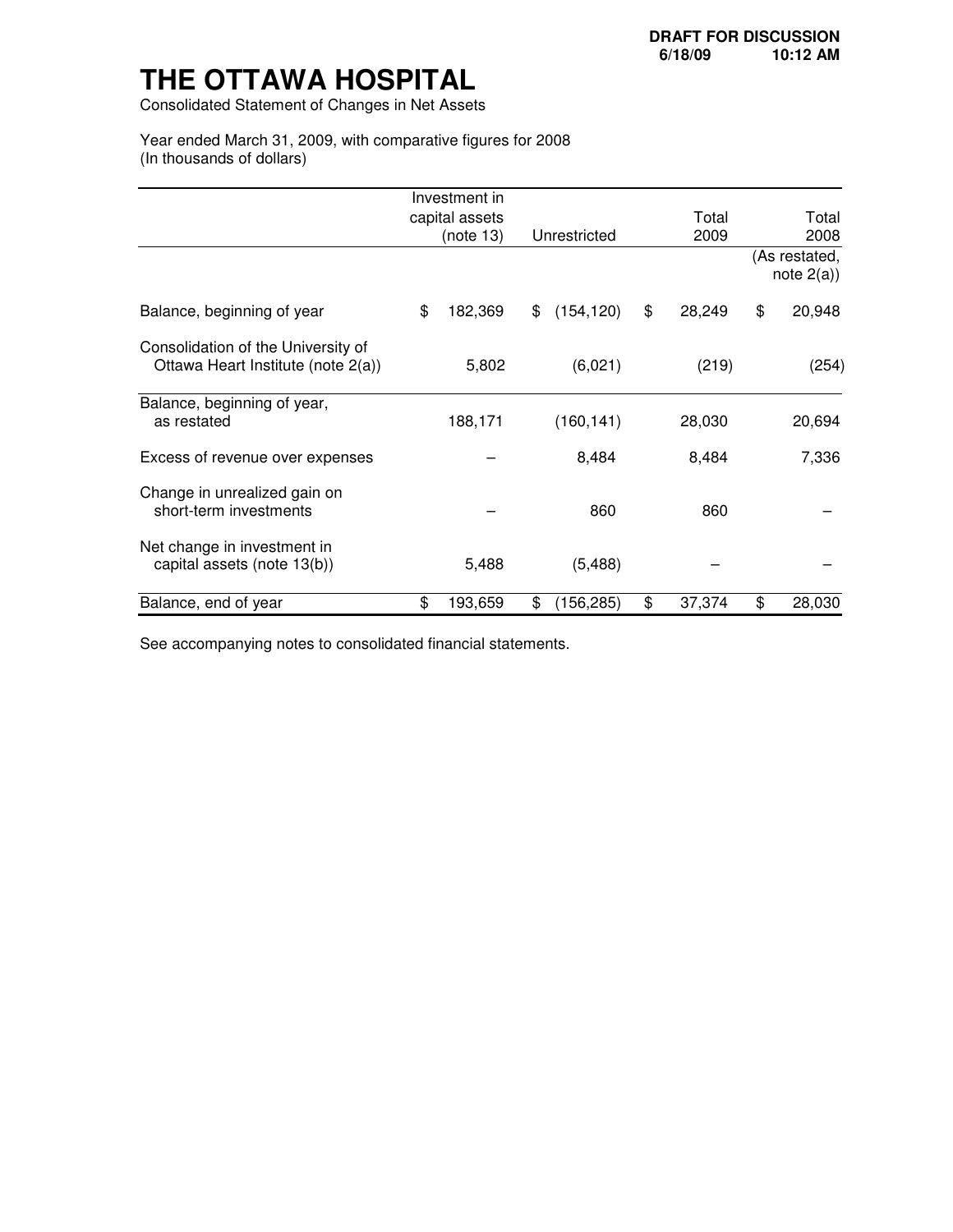Consolidated Statement of Cash Flows

 Year ended March 31, 2009, with comparative figures for 2008 (In thousands of dollars)

|                                                                                                                    | 2009            | 2008            |
|--------------------------------------------------------------------------------------------------------------------|-----------------|-----------------|
| Cash provided by (used for):                                                                                       |                 |                 |
| Operating activities:                                                                                              |                 |                 |
| Excess of revenue over expenses                                                                                    | \$<br>8,484     | \$<br>7,336     |
| Items not involving cash:                                                                                          |                 |                 |
| Amortization of capital assets                                                                                     | 46,848          | 40,785          |
| Amortization of deferred contributions                                                                             |                 |                 |
| related to capital assets                                                                                          | (19, 896)       | (19, 695)       |
| Loss on disposal of assets                                                                                         |                 | 14              |
| Net increase in employee future benefits (note 8)                                                                  | 2,040           | 2,330           |
| Net change in non-cash working capital (note 17)                                                                   | 15,209          | (21, 206)       |
|                                                                                                                    | 52,685          | 9,564           |
| Financing and investing activities:                                                                                |                 |                 |
| Purchase of capital assets                                                                                         | (71, 764)       | (68, 561)       |
| Net increase in capital grants receivable                                                                          | (1,908)         | (8, 107)        |
| Deferred contributions related to capital assets received                                                          | 48,511          | 32,546          |
| Repayment of long-term debt                                                                                        | (1,292)         | (1, 365)        |
| Repayment of obligation under capital lease                                                                        | (656)           | (597)           |
| Increase in capital leases                                                                                         | 411             |                 |
| Increase in deferred contributions related to trust funds<br>Increase (decrease) in payable to The Ottawa Hospital | 2,594           | 1,487           |
| <b>Residence Corporation</b>                                                                                       | (460)           | 660             |
| Net decrease (increase) in investments                                                                             | (17, 933)       | 3,958           |
|                                                                                                                    | (42, 497)       | (39, 979)       |
| Net decrease (increase) in bank indebtedness                                                                       | 10,188          | (30, 415)       |
| Bank indebtedness, beginning of year                                                                               | (46, 619)       | (16, 204)       |
| Bank indebtedness, end of year                                                                                     | \$<br>(36, 431) | \$<br>(46, 619) |

See accompanying notes to consolidated financial statements.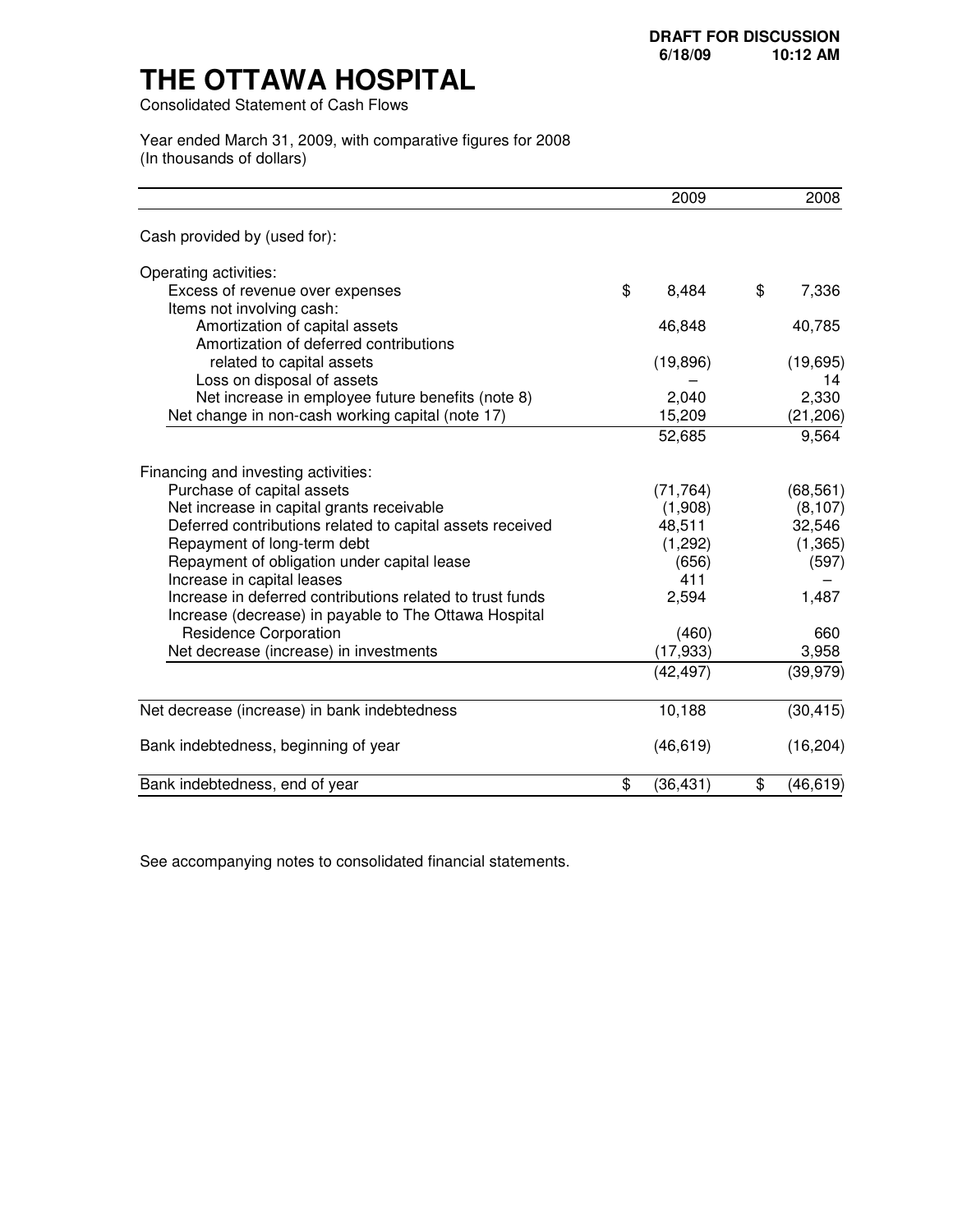Notes to Consolidated Financial Statements

 Year ended March 31, 2009 (In thousands of dollars)

> The Ottawa Hospital (the "Hospital") is an academic health sciences centre and is principally involved in providing health care services to the City of Ottawa. The Hospital is a registered charity under the Income Tax Act and accordingly is exempt from income taxes.

#### **1. Significant accounting policies:**

 The consolidated financial statements have been prepared by management in accordance with Canadian generally accepted accounting principles.

(a) Basis of presentation:

 These consolidated financial statements reflect the assets, liabilities and operations of the Hospital. The Hospital consolidates the financial activities of controlled entities that provide clinical services.

 These financial statements include the assets, liabilities and operations of the University of Ottawa Heart Institute, a controlled entity. The University of Ottawa Heart Institute provides cardiac services to the patients of the Hospital. The business relationship between the Hospital and the University of Ottawa Heart Institute is governed by a service agreement pursuant to which clinical and administrative support is provided at fair market value, and premises provided at no charge by the Hospital. The University of Ottawa Heart Institute is incorporated under the laws of Ontario and is a registered charity under the Income Tax Act and, accordingly, is exempt from income taxes.

 These financial statements do not include the assets, liabilities or operations of The Ottawa Hospital Residence Corporation, a controlled entity, nor the following entities where the Hospital has an economic interest including; The Ottawa Hospital Foundation, Ottawa Health Research Institute, its auxiliaries, Hospital Food Services – Ontario Inc., Ottawa Regional Hospital Linen Services Incorporated and Eastern Ontario Regional Laboratory Association  $Inc.$ 

Inc.<br>(b) Revenue recognition:

The Hospital follows the deferral method of accounting for contributions.

 Under the Health Insurance Act and Regulations thereto, the Hospital is funded, primarily by the Province of Ontario, in accordance with budget arrangements established by the Ministry of Health and Long-Term Care. Operating grants are recorded as revenue in the period to which they relate. Grants approved but not received at the end of an accounting period are accrued. Where a portion of a grant relates to a future period, it is deferred and recognized in that subsequent period.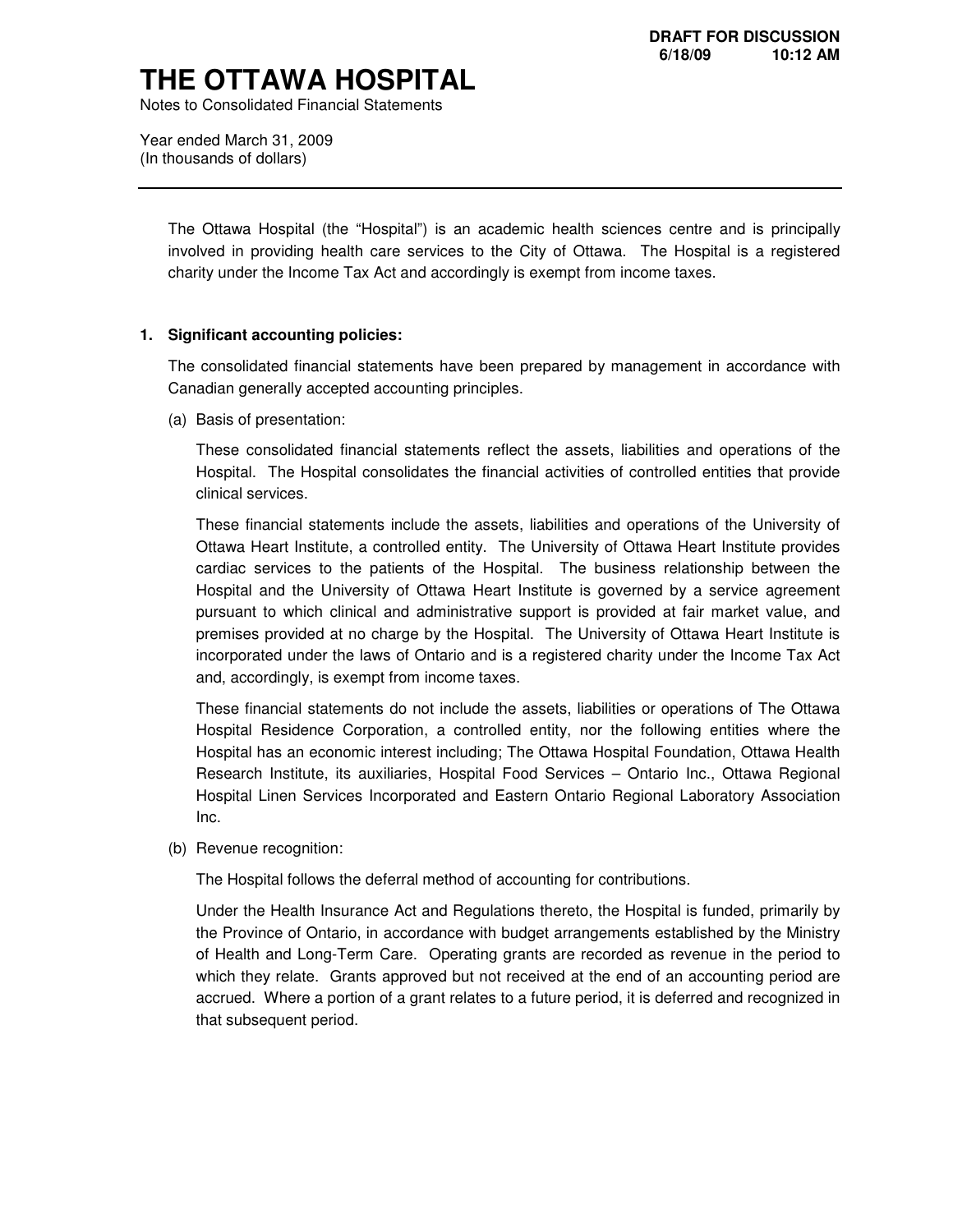Notes to Consolidated Financial Statements, page 2

 Year ended March 31, 2009 (In thousands of dollars)

#### **1. Significant accounting policies (continued):**

(b) Revenue recognition (continued):

 The Hospital receives funding for operations for certain programs from the Ministry of Health and Long-Term Care of Ontario. The final amount of operating revenue recorded cannot be determined until the Ministry of Health and Long-Term Care of Ontario has reviewed the Hospital's financial and statistical returns for the year. Any adjustments arising from the Ministry of Health and Long-Term Care of Ontario review is recorded in the period in which the adjustment is made.

 Unrestricted contributions are recognized as revenue when received or receivable if the amount to be received can be reasonably estimated and collection is reasonably assured.

 Externally restricted contributions are recognized as revenue in the year in which the related expenses are incurred. Contributions restricted for the purchase of capital assets are deferred and amortized into revenue on a straight-line basis, at a rate corresponding with the amortization rate for the related capital assets.

 Revenue from the Provincial Insurance Plan and marketed services is recognized when the goods are sold or the service is provided.

(c) Contributed services:

 A substantial number of volunteers contribute a significant amount of their time each year. Because of the difficulty of determining the fair value, contributed services are not recognized in the consolidated financial statements.

(d) Inventories:

Inventories are valued at lower of cost and net realizable value.

(e) Investments:

 Investments are designated as available-for-sale and are recorded at fair value. Transaction costs related to the acquisition of investments are recorded against investment income. Sales and purchases of investments are recorded on the settlement date.

 Fair value is determined at quoted market prices. The calculation of fair value is based upon market conditions and at a specific point in time and may not be reflective of future fair value.

(f) Capital assets:

 Purchased capital assets, other than minor equipment, are recorded at cost. Assets acquired under capital leases are initially recorded at the present value of future minimum lease payments and amortized over the estimated life of the assets. When a capital asset no longer contributes to the Hospital's ability to provide services, its carrying amount is written down to its residual value.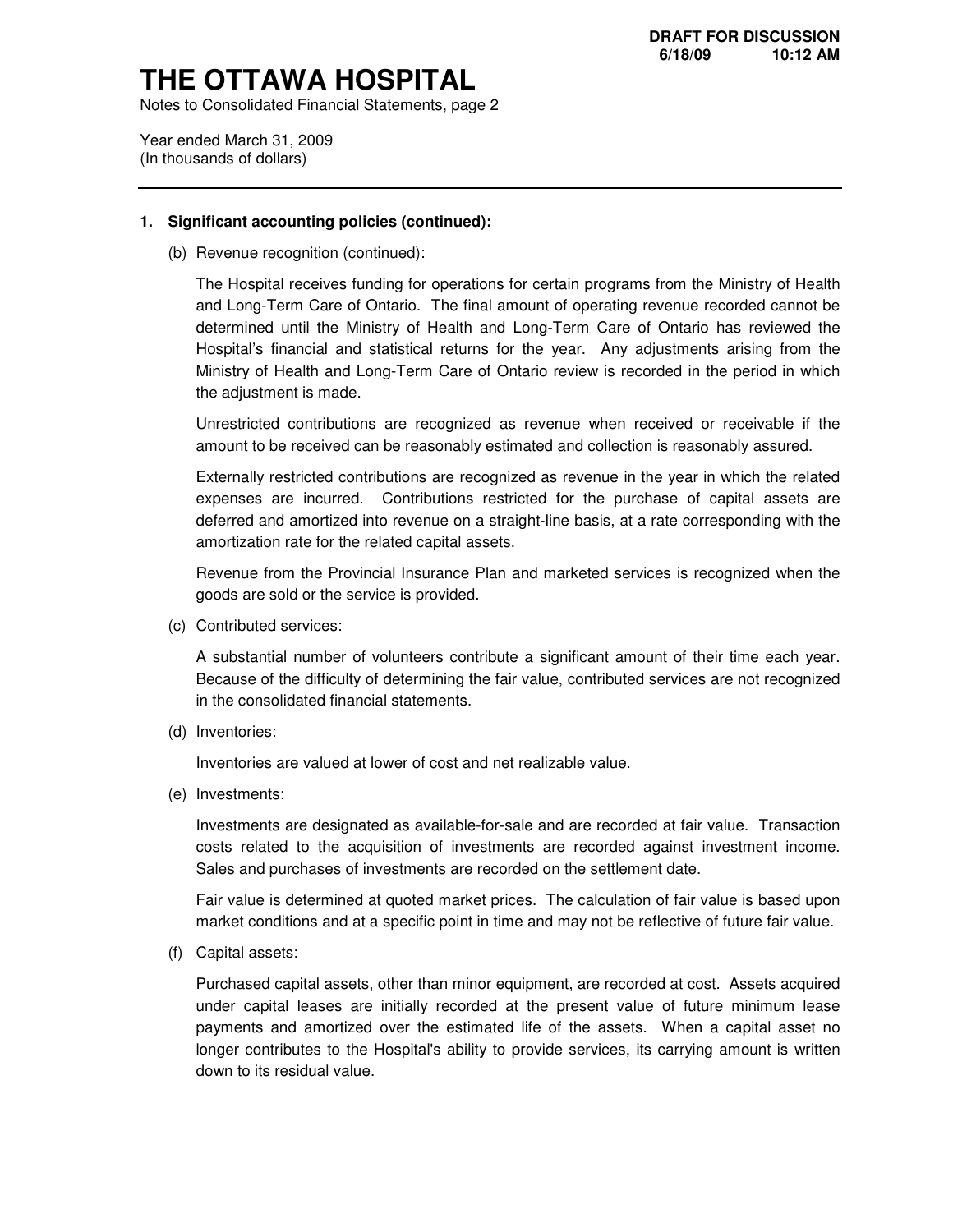Notes to Consolidated Financial Statements, page 3

 Year ended March 31, 2009 (In thousands of dollars)

#### **1. Significant accounting policies (continued):**

(f) Capital assets (continued):

 Minor equipment replacements are expensed in the year of replacement. Construction in progress is not amortized until the project is complete and the facilities come into use. Capital assets are amortized on a straight-line basis over their expected useful lives at rates varying from 2% to 30% per annum.

(g) Deferred contributions related to trust funds:

 The Hospital holds resources and makes disbursements on behalf of various unrelated individuals or groups. The Hospital has no discretion over such transactions. Resources received in connection with such trust fund transactions are reported as liabilities not revenue and subsequent distributions are reported as decreases to the liability.

(h) Employee benefit plans:

 The Hospital accrues its obligations for employee benefit plans. The cost of non-pension post-retirement and post-employment benefits earned by employees is actuarially determined using the projected benefit method pro-rated on service and management's best estimate of retirement ages of employees and expected heath care costs.

 Adjustments arising from plan amendments, including past service costs, are amortized on a straight-line basis over the average remaining service period of employees active at the date of the amendment. The excess of the net actuarial gain or loss over 10% of the benefit obligation is amortized over the average remaining service period of the active employees.

 The Hospital is an employer member of the Hospitals of Ontario Pension Plan, which is a multi-employer, defined benefit pension plan. The Hospital has adopted defined contribution plan accounting principles for this Plan because insufficient information is available to apply defined benefit plan accounting principles.

(i) Use of estimates:

 The preparation of consolidated financial statements in conformity with Canadian generally accepted accounting principles requires management to make estimates and assumptions that affect the reported amounts of assets and liabilities and disclosure of contingent assets and liabilities at the date of the consolidated financial statements and the reported amounts of revenues and expenses during the period. Actual results could differ from these estimates. These estimates are reviewed periodically and, as adjustments become necessary, they are reported in the periods in which they become known.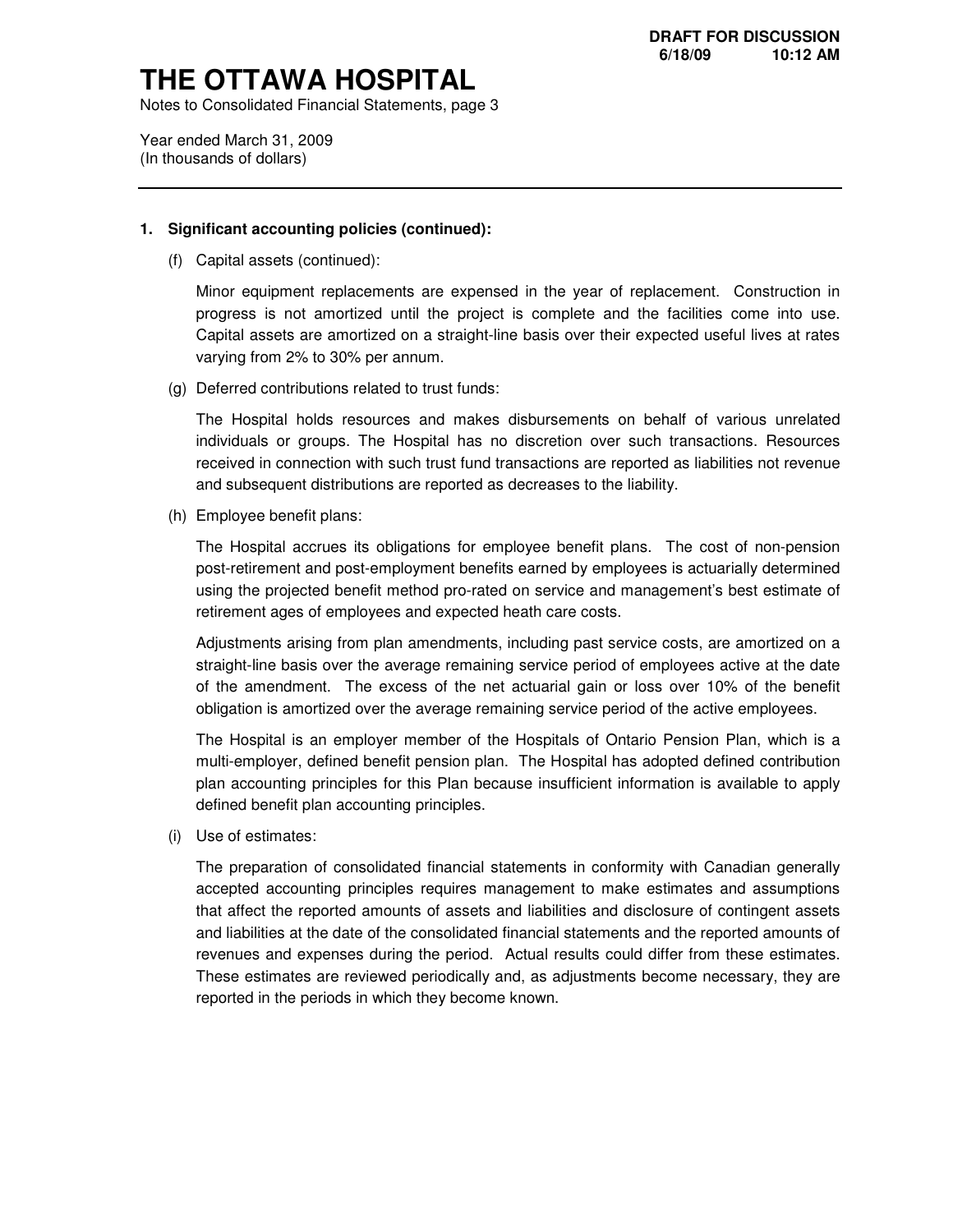Notes to Consolidated Financial Statements, page 4

 Year ended March 31, 2009 (In thousands of dollars)

#### **2. Change in accounting policy and adaptation of new accounting standards**

(a) Consolidation of the University of Ottawa Heart Institute:

 The Hospital has changed its accounting policy regarding the basis of presentation of the University of Ottawa Heart Institute, a controlled entity. The Hospital has consolidated the assets, liabilities and operations of the University of Ottawa Heart Institute and this change has been applied retrospectively. This change has increased the amounts previously reported as follows.

|                                                             | 2008            |
|-------------------------------------------------------------|-----------------|
| Assets:                                                     |                 |
| Accounts receivable                                         | \$<br>6,971     |
| Inventories                                                 | 366             |
| Capital assets                                              | 46,799          |
| Liabilities:                                                |                 |
| <b>Bank indebtedness</b>                                    | (4,690)         |
| Accounts payable and accrued liabilities                    | 16,580          |
| Employee future benefits                                    | 1,468           |
| Obligation under capital lease                              | 1,058           |
| Long-term debt                                              | 13,841          |
| Deferred contributions related to capital assets            | 26,099          |
| Net assets:                                                 |                 |
| Investment in capital assets                                | 5,802           |
| Unrestricted deficiency                                     | (6,021)         |
| Revenue:                                                    |                 |
| Patient care:                                               |                 |
| Ministry of Health and Long-Term Care                       | \$<br>108,070   |
| Other                                                       | 17,377          |
| Other funding                                               | 1,847           |
| Amortization of deferred contributions related to equipment | 1,801           |
| Recoveries and other                                        | 2,027           |
| Investment                                                  | (82)            |
| Expenses:                                                   |                 |
| Salaries and wages                                          | 53,743          |
| Employee benefits                                           | 12,350          |
| Medical staff remuneration<br>Medical and surgical          | 3,854<br>24,984 |
| Drugs                                                       | 4,357           |
| Supplies and other                                          | 26,805          |
| Amortization of equipment                                   | 3,382           |
| Interest on                                                 | 919             |
| Amortization of deferred contribution related to buildings  | (1, 265)        |
| Amortization of buildings and land improvements             | 1,876           |
|                                                             | \$<br>35        |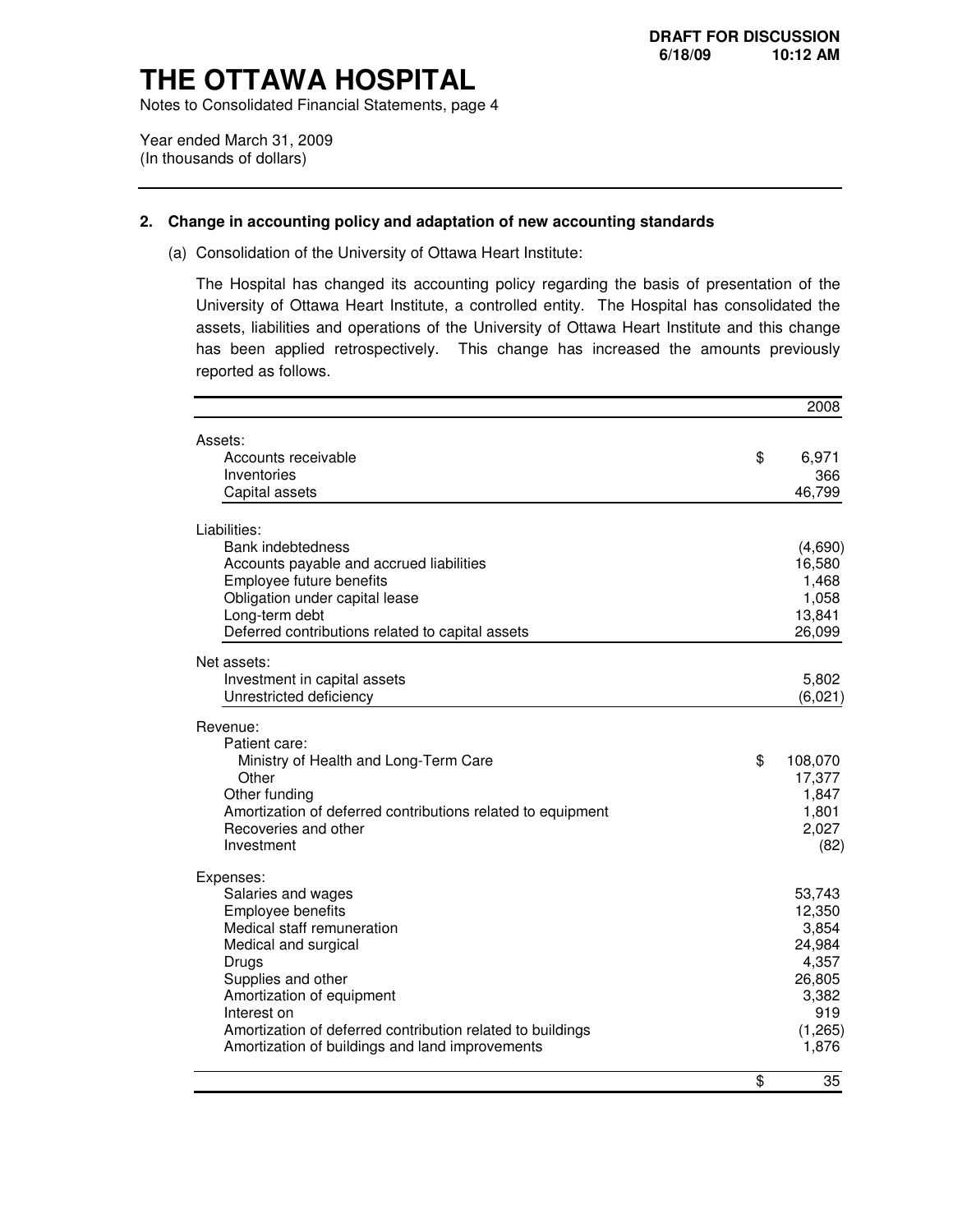Notes to Consolidated Financial Statements, page 5

 Year ended March 31, 2009 (In thousands of dollars)

#### **2. Change in accounting policy and adoption of new accounting standards (continued)**

(b) Inventories:

 Effective January 1, 2008, the Hospital adopted the new accounting standards for Inventories in accordance with the Canadian Institute of Chartered Accountants ("CICA") Handbook Section 3031, *Inventories* which provides new guidance on the recognition measurement and disclosure of inventories. requirement to measure inventories at the lower of cost and net realizable value, the use of specific cost method for inventories and the review of previous write-down to net realizable value, if any, when there is a subsequent increase in the value of inventories. The Hospital retrospectively adopted the CICA 3031 requirements without restatement. The adoption of this Section did not have a material effect on the Hospital's consolidated financial statements as of January 1, 2008. The recognition and measurement changes include the

(c) Capital Disclosures:

Effective April 1, 2008, the Hospital adopted the CICA Handbook Section 1535, Capital Disclosures which establishes standards for disclosing information about an entity's capital and how it is managed. Adoption of these recommendations had no effect on the consolidated financial statements for the year ending March 31, 2009, except for the additional disclosure in note 12.

(d) Financial Instruments:

 In December 2006, the CICA issued new accounting standards: Handbook Section 3862, Financial Instruments - Disclosures; Handbook Section 3863, Financial Instruments - Presentation. These standards were expected to be effective for the Hospital's consolidated financial statements for the year ended March 31, 2009. However in December 2008, the CICA eliminated the requirement for not-for-profit entities to adopt these standards. The Hospital has continued to disclose and present financial instruments under Handbook Section 3861, Financial Instruments - Disclosure and Presentation for the year ended March 31, 2009.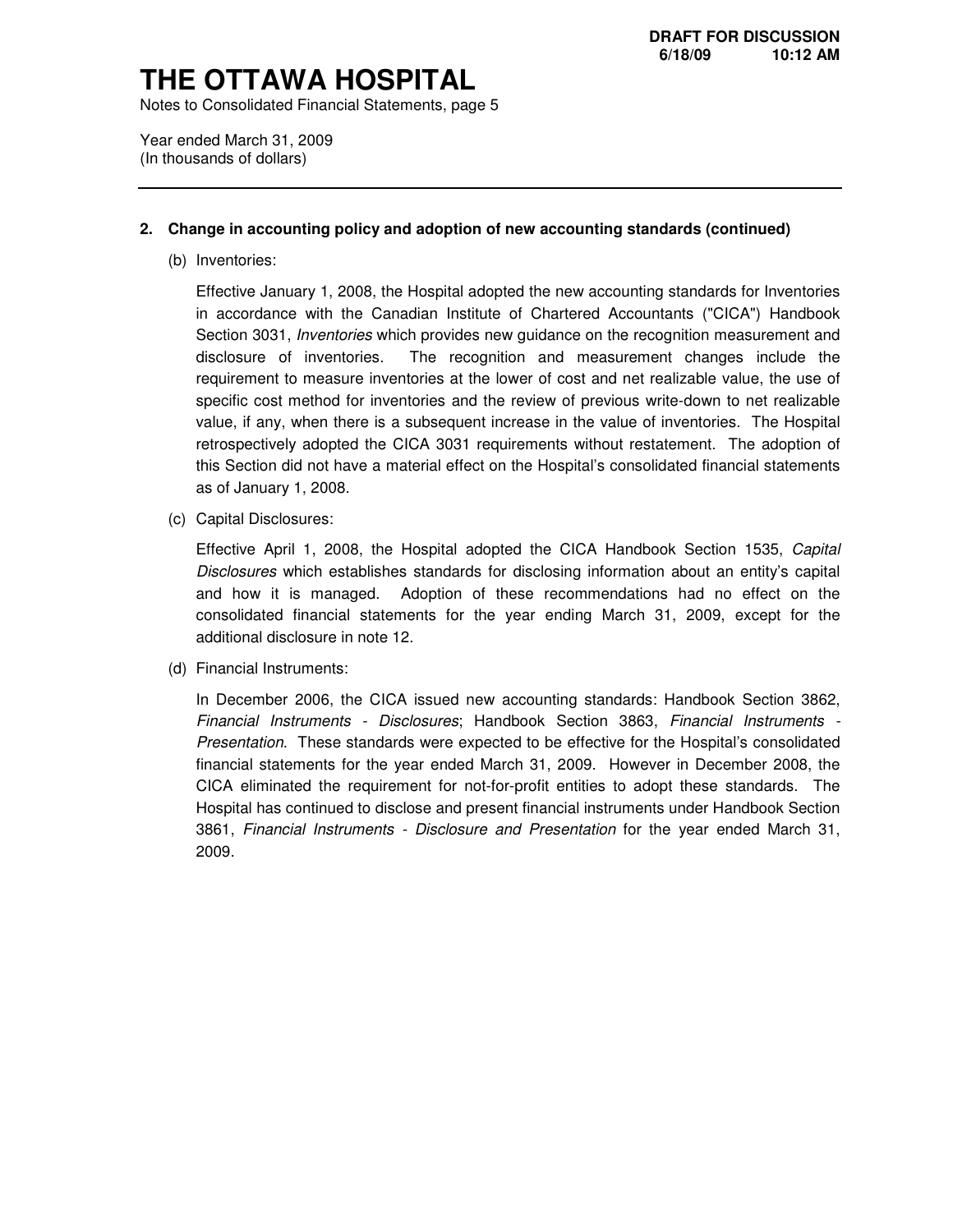Notes to Consolidated Financial Statements, page 6

 Year ended March 31, 2009 (In thousands of dollars)

#### **3. Future accounting standards:**

 The CICA has issued the following new accounting standards that will come into effect for the Hospital's fiscal year beginning April 1, 2009:

Amendments to Accounting Standards that Apply Only to Not-for-Profit Organizations

 In September 2008, the CICA issued amendments to the existing accounting standards applicable to not-for-profit organizations. The amendments affect the financial statement presentation and disclosure requirements for not-for-profit organizations.

 The Hospital is currently assessing the impact of these new accounting standards on the consolidated financial statements.

#### Disclosure of Allocated Expenses by Not-for-Profit Organizations

In September 2008, the CICA issued Section 4470, Disclosure of Allocated Expenses by Not-for- Profit Organizations. This new section establishes disclosure requirements for not-for-profit organizations that report expenses by function and allocate expenses to a number of functions to which the expenses relate. These not-for-profit organizations will be required to disclose additional information regarding their accounting policies adopted for the allocation of expenses among functions, the nature of these expenses, the basis on which the allocations are being made, and the value of the allocations.

 The Hospital is currently assessing the impact of these amendments and new accounting standard on its financial statements.

#### **4. Accounts and capital grants receivable:**

(a) Accounts receivable:

|                                                                                                                                                             |     | 2009                             |    | 2008                             |
|-------------------------------------------------------------------------------------------------------------------------------------------------------------|-----|----------------------------------|----|----------------------------------|
| Accounts receivable from patients<br>Eastern Ontario Regional Laboratory Association (note 16(f))<br>Ottawa Health Research Institute (note 16(b))<br>Other | \$. | 30,322<br>137<br>1,033<br>12,271 | S. | 25,899<br>328<br>6,564<br>18,707 |
|                                                                                                                                                             |     | 43,763                           |    | 51,498                           |
| Less allowance for doubtful accounts                                                                                                                        |     | 3,505                            |    | 3.278                            |
|                                                                                                                                                             | æ.  | 40.258                           |    | 48.220                           |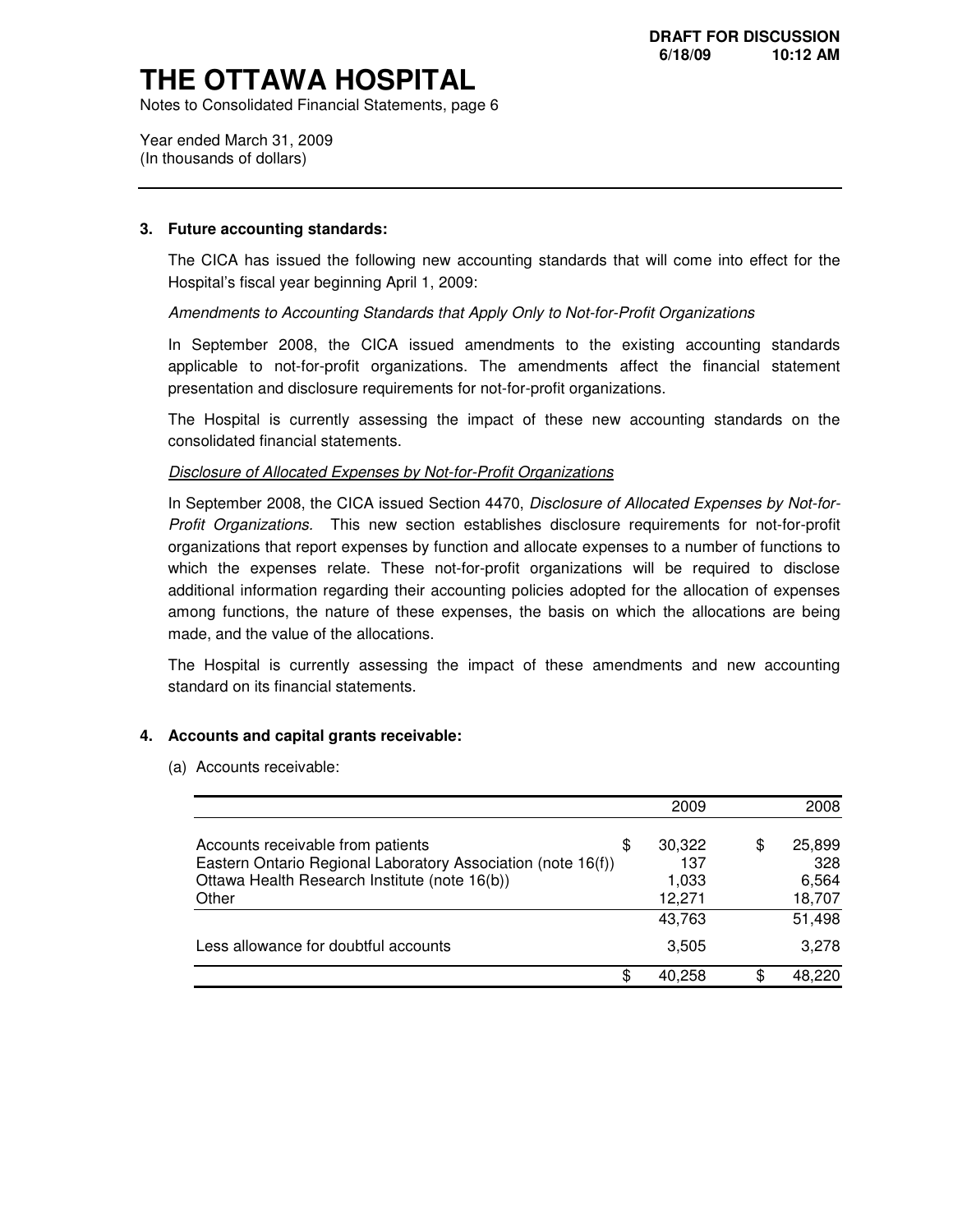Notes to Consolidated Financial Statements, page 7

 Year ended March 31, 2009 (In thousands of dollars)

#### **4. Accounts and capital grants receivable (continued):**

(b) Capital grants receivable:

 Capital grants receivable relate to grants restricted in use for capital asset acquisitions or projects, which have been approved by the funder and are receivable by the Hospital at year- end. These amounts have also been included in deferred contributions related to capital assets.

|                                                                                                                                                                                                |     | 2009                 | 2008                             |
|------------------------------------------------------------------------------------------------------------------------------------------------------------------------------------------------|-----|----------------------|----------------------------------|
| The Ottawa Hospital Foundation (note 16(a))<br>Eastern Ontario Regional Laboratory Association (note 16(f))<br><b>Cancer Care Ontario</b><br>Ottawa Regional Cancer Centre Foundation<br>Other | \$. | 6.667<br>8,708<br>32 | 3.687<br>7,192<br>1,400<br>1,220 |
|                                                                                                                                                                                                | æ.  | 15.407               | 13,499                           |

#### **5. Capital assets:**

|                            |                 |               | 2009          | 2008          |
|----------------------------|-----------------|---------------|---------------|---------------|
|                            |                 | Accumulated   | Net book      | Net book      |
|                            | Cost            | amortization  | value         | value         |
| Land                       | \$<br>1,618     | \$            | \$<br>1,618   | \$<br>1,618   |
| Land improvements          | 5,335           | 5,047         | 288           | 344           |
| <b>Buildings</b>           | 528,241         | 180,061       | 348,180       | 340,243       |
| Building service equipment | 94,152          | 61,795        | 32,357        | 23,942        |
| Major equipment            | 498,631         | 412,561       | 86,070        | 83,976        |
| Construction-in-progress   | 38,004          |               | 38,004        | 31,478        |
|                            | \$<br>1,165,981 | \$<br>659,464 | \$<br>506,517 | \$<br>481,601 |

 Cost and accumulated amortization of capital assets at March 31, 2008 amounted to \$1,094,218 and \$612,617 respectively.

#### **6. Receivable from Royal Ottawa Health Care Group – vested benefits:**

 Under the agreement transferring The Rehabilitation Centre to The Ottawa Hospital, the Royal Ottawa Health Care Group ("ROHCG") will reimburse the Hospital for the employee future benefits liability relating to transferred employees based on the actuarial valuation completed as at March 31, 2001. The amount receivable by the Hospital from ROHCG for vested benefits is \$493. Currently, there are no agreed-upon repayment terms with respect to this receivable.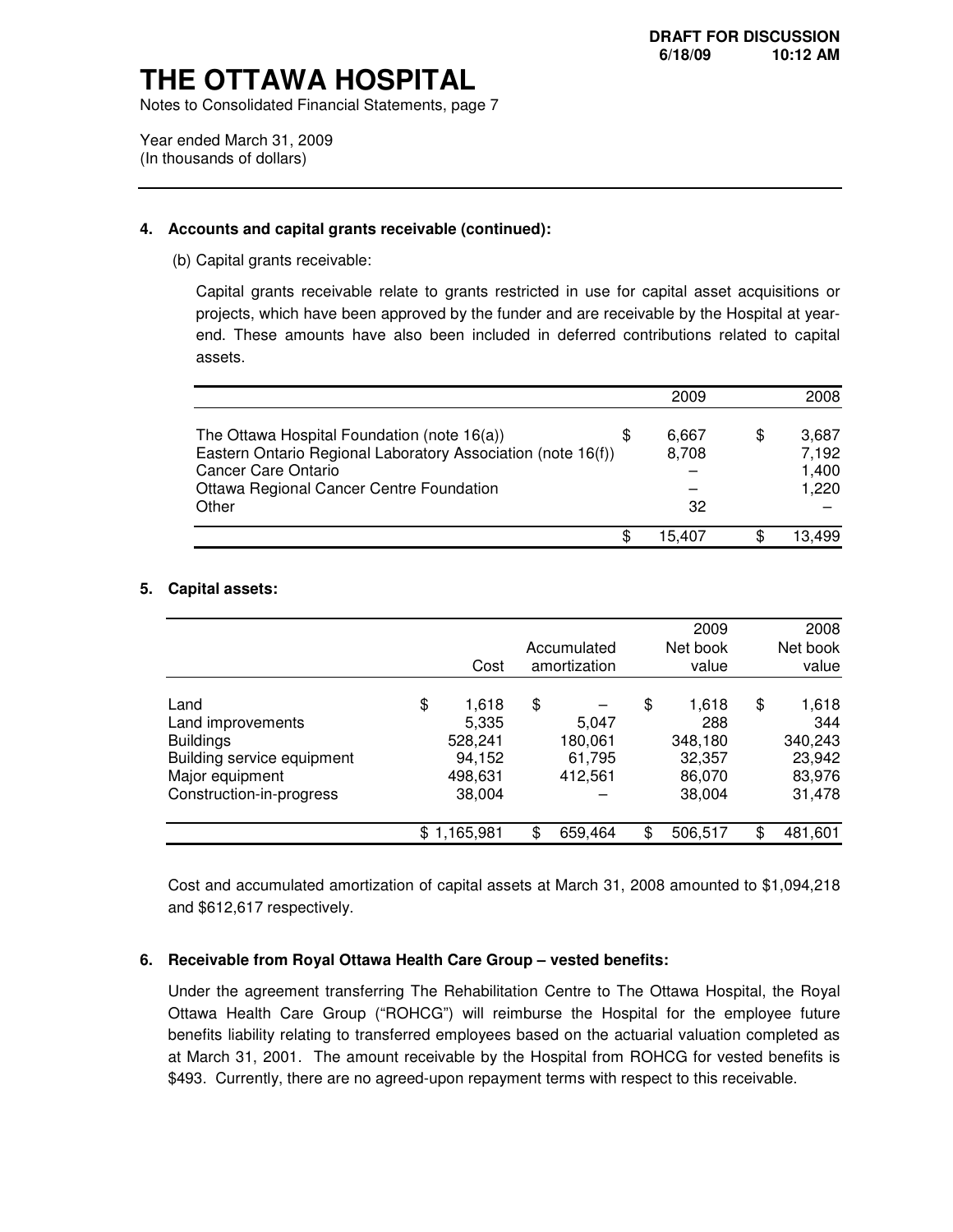Notes to Consolidated Financial Statements, page 8

 Year ended March 31, 2009 (In thousands of dollars)

#### **7. Bank indebtedness:**

 The Hospital has an available line of credit of \$24,000 with its corporate bankers, of which no amount was drawn against at March 31, 2009 (2008 - \$15,806). This line of credit is unsecured and bears interest at prime minus 0.75%. The Hospital also had an overdraft of \$36,431 (2008 - \$30,813) that was covered by the capital cash account.

#### **8. Employee future benefits:**

 The Hospital provides extended health care and dental insurance benefits to certain of its employees and extends this coverage to the post-retirement period. The most recent actuarial valuation of employee future benefits was completed as at April 1, 2006.

 At March 31, the Hospital's employee future benefits accrued liability and accrued benefit obligation is as follows:

|                                | 2009         |    | 2008     |
|--------------------------------|--------------|----|----------|
| Accrued benefit obligation     | \$<br>23,345 | \$ | 25,175   |
| Unamortized past service costs | (2, 145)     |    | (2, 424) |
| Unamortized experience losses  | (1,733)      |    | (5,324)  |
| <b>Accrued liability</b>       | \$<br>19,467 | S  | 17,427   |

 Similar to most post-employment benefit plans (other than pension) in Canada, the Hospital's plan is not pre-funded, resulting in a plan deficit equal to the accrued benefit obligation.

 The significant actuarial assumptions adopted in estimating the Hospital's accrued benefit obligations are as follows:

| Discount rate                                           | 5.75%                                                                                    |
|---------------------------------------------------------|------------------------------------------------------------------------------------------|
| Dental benefits cost escalation                         | 6.00%                                                                                    |
| Medical benefits cost escalation – extended health care | 9.00% in 2007; decreasing<br>by 0.5% per annum to an ultimate<br>rate of 5.00% per annum |
| Expected average remaining service life of employees    | 15 years                                                                                 |
|                                                         |                                                                                          |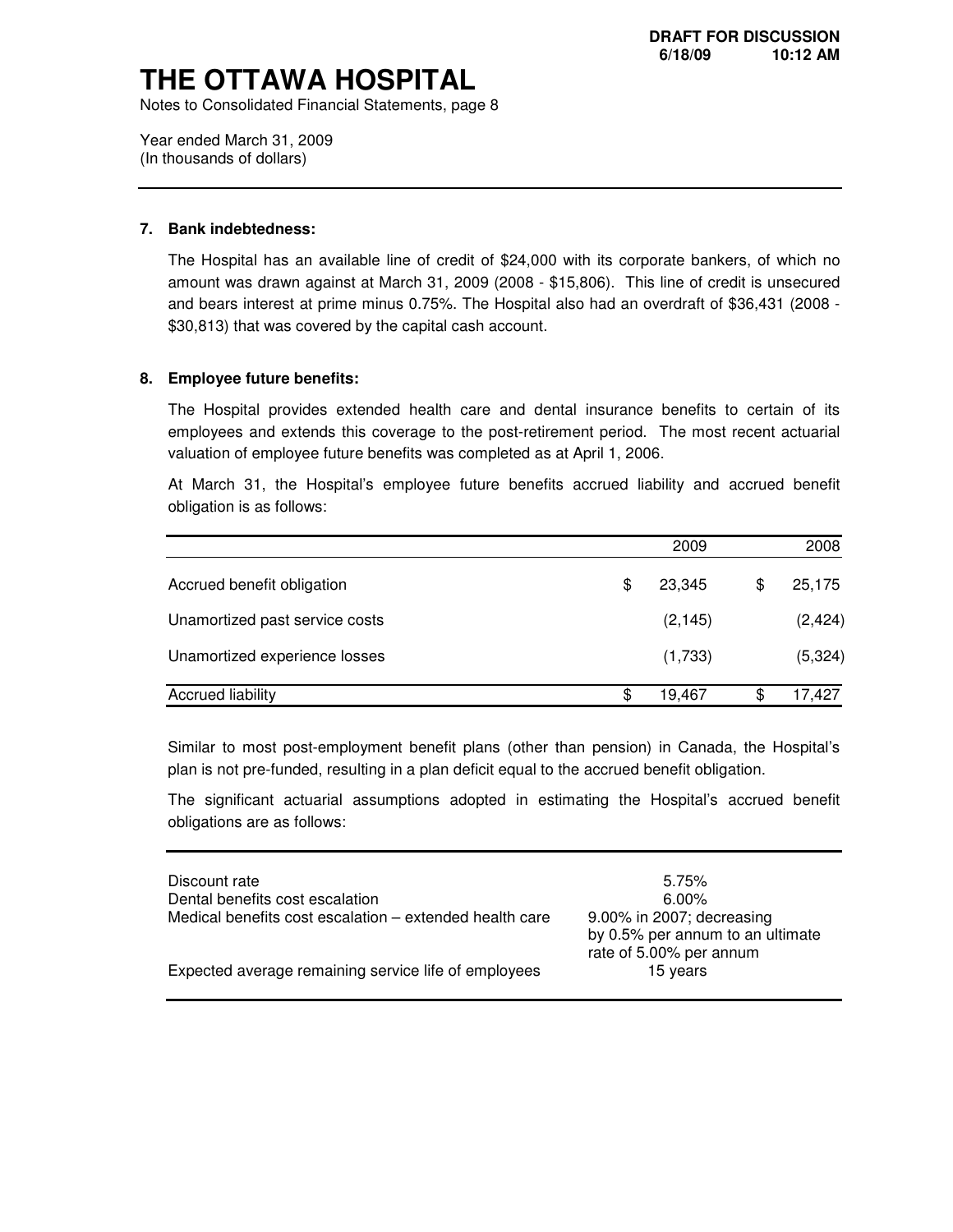Notes to Consolidated Financial Statements, page 9

 Year ended March 31, 2009 (In thousands of dollars)

#### **8. Employee future benefits (continued):**

 Included in the statement of operations is an amount of \$2,040 (2008 - \$2,330) regarding employee future benefits. This amount is comprised of:

|                                                       |     | 2009  |   | 2008  |
|-------------------------------------------------------|-----|-------|---|-------|
| Additional benefit expense                            | \$. | 2.623 | S | 2,799 |
| Benefit payments made by the Hospital during the year |     | (583) |   | (469) |
|                                                       | S   | 2.040 |   | 2,330 |

Health care sensitivity analysis:

 Assumed health care cost trend rates have a significant effect on the amounts reported for the health and dental care plans. A 1% change in assumed health and dental care cost trend rates would have the following effects for 2009.

|                                                | Increase     | Decrease |              |  |
|------------------------------------------------|--------------|----------|--------------|--|
| Net benefit cost<br>Accrued benefit obligation | 343<br>2.756 | \$       | 287<br>2,368 |  |

#### **9. Long-term debt:**

|                                                    | 2009         | 2008         |
|----------------------------------------------------|--------------|--------------|
| 5.5% fixed rate term note with principal payments  |              |              |
| of \$44 monthly                                    | \$<br>5.906  | \$<br>6,444  |
| 6.26% fixed rate term note with principal payments |              |              |
| of \$25 monthly                                    | 2,003        | 2,313        |
| 6.27% fixed rate term note with principal payments |              |              |
| of \$33.32 monthly                                 | 4.640        | 5,084        |
| Total loans                                        | 12,549       | 13,841       |
| Less current portion of long-term debt             | 1,292        | 1,292        |
|                                                    | \$<br>11,257 | \$<br>12.549 |

Future principal repayments are as follows:

| 2009<br>2010<br>2011 | \$<br>1,292<br>1,292<br>9,965 |
|----------------------|-------------------------------|
|                      | \$<br>12,549                  |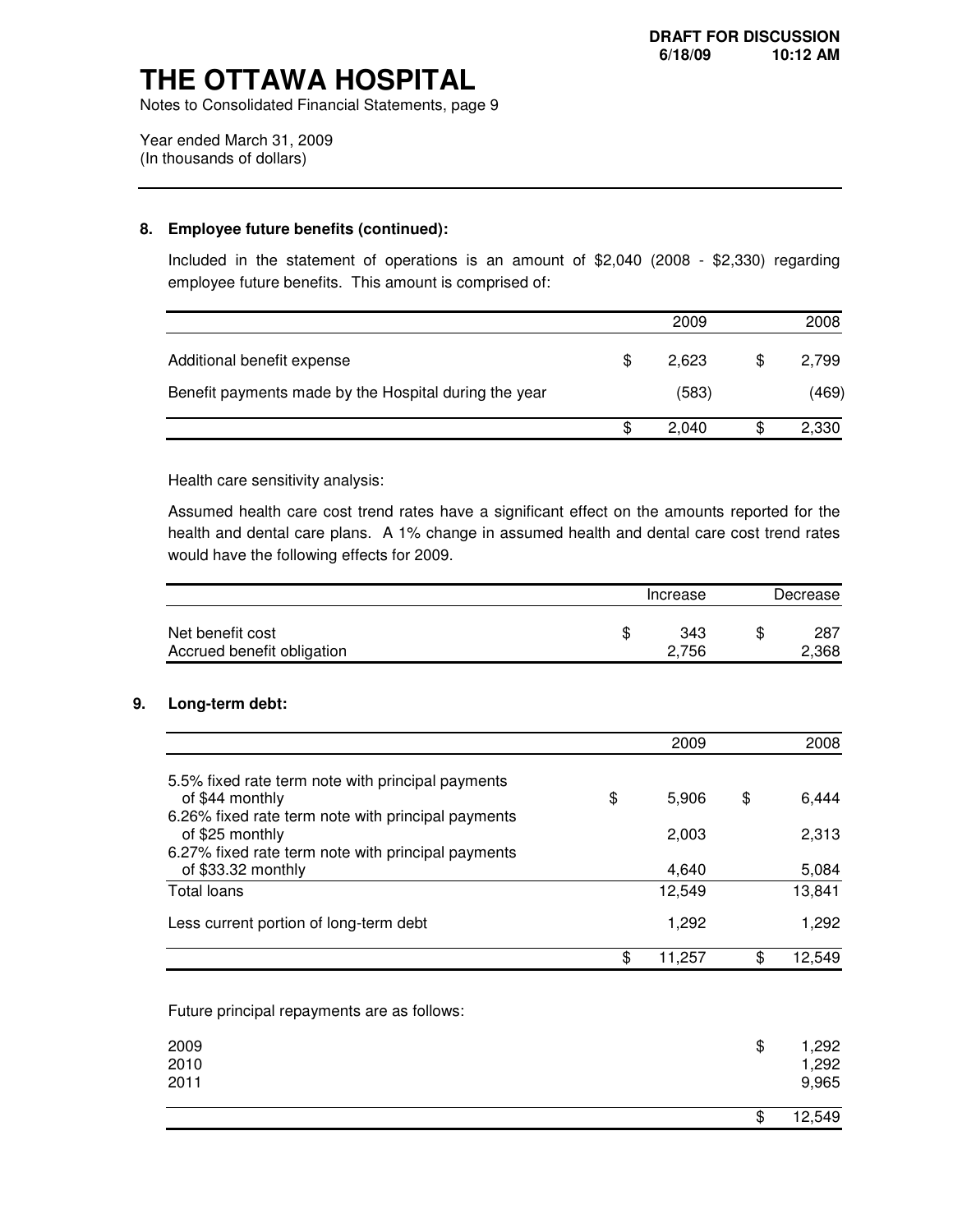Notes to Consolidated Financial Statements, page 10

 Year ended March 31, 2009 (In thousands of dollars)

#### **10. Obligations under capital lease:**

The Hospital is committed under capital leases for diagnostic equipment.

|                                                                          | 2009      | 2008      |
|--------------------------------------------------------------------------|-----------|-----------|
| 5.95% capital lease obligation with principal payments                   |           |           |
| of \$16 monthly                                                          | \$<br>484 | \$<br>679 |
| 5.70% capital lease obligation with principal payments                   |           |           |
| of \$3 monthly<br>6.1% capital lease obligation with principal payments  | 3         | 43        |
| of \$5 monthly                                                           | 208       |           |
| 5.68% capital lease obligation with principal payments                   |           |           |
| of \$5 monthly<br>4.98% capital lease obligation with principal payments | 118       |           |
| of \$20 monthly                                                          |           | 180       |
| 5.80% capital lease obligation with principal payments                   |           |           |
| of \$13 monthly                                                          |           | 156       |
| Total capital lease obligation                                           | 813       | 1,058     |
| Less current portion of capital lease obligation                         | 319       | 570       |
|                                                                          | \$<br>494 | \$<br>488 |
|                                                                          |           |           |
| Future principal repayments are as follows:                              |           |           |
| 2010                                                                     |           | \$<br>319 |
| 2011                                                                     |           | 312       |
| 2012                                                                     |           | 182       |
|                                                                          |           | \$<br>813 |

#### **11. Deferred contributions:**

(a) Related to trust funds:

 Deferred contributions related to trust funds represent the aggregate balance of funds held in trust for third parties. The changes in the deferred balance for the period are as follows:

|                                                                               |    | 2009          |     | 2008         |
|-------------------------------------------------------------------------------|----|---------------|-----|--------------|
| Balance, beginning of year                                                    | S  | 20,228        | S   | 18,741       |
| Add contributions received during the year<br>Interest earned during the year |    | 12,867<br>571 |     | 8,941<br>749 |
| Less disbursements made during the year                                       |    | (10, 844)     |     | (8,203)      |
| Balance, end of year                                                          | æ. | 22,822        | \$. | 20,228       |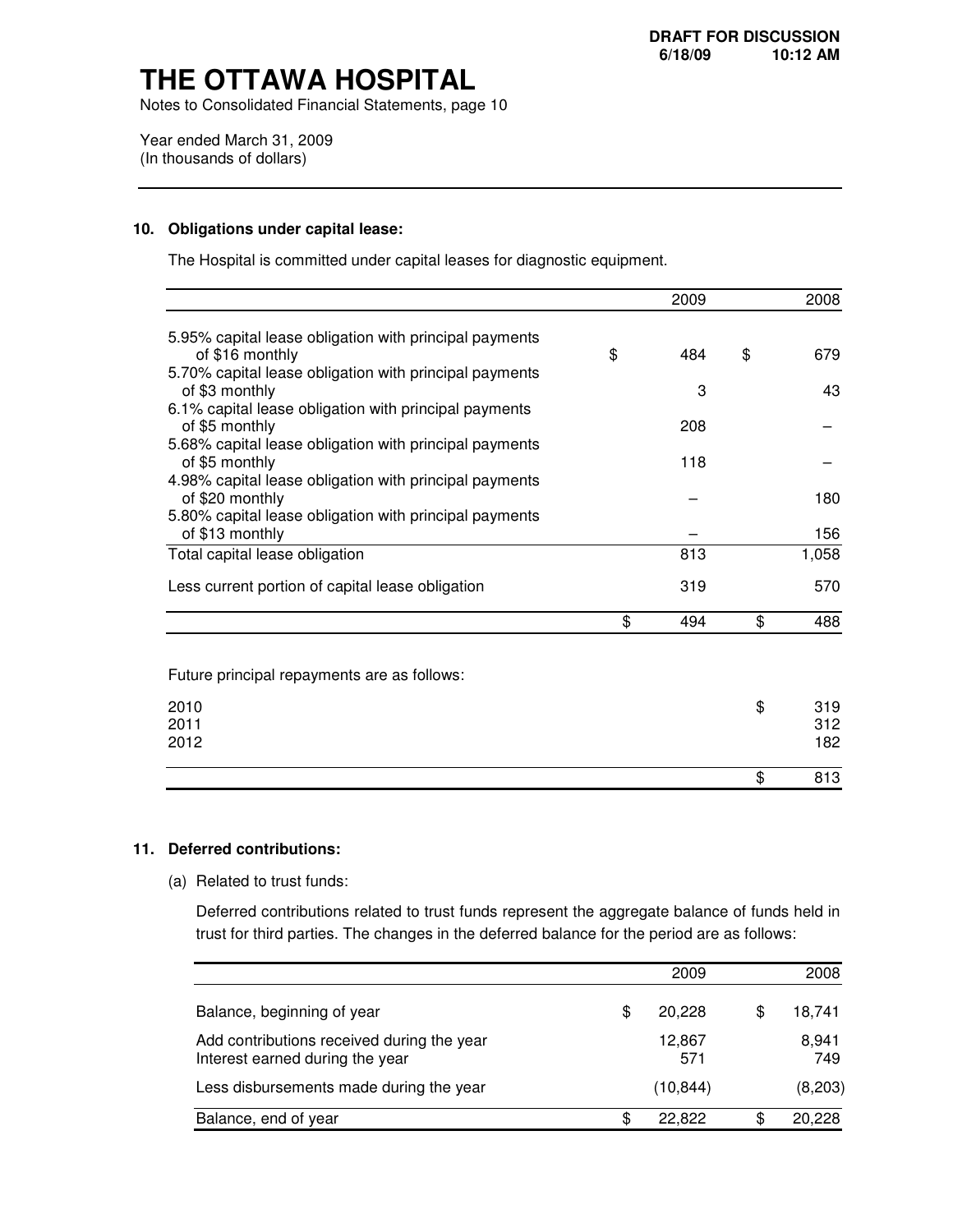Notes to Consolidated Financial Statements, page 11

 Year ended March 31, 2009 (In thousands of dollars)

#### **11. Deferred contributions (continued):**

(b) Related to capital assets:

 Deferred capital contributions related to capital assets represent the unamortized amount and unspent amount of donations and grants received for the purchase of capital assets. The amortization of capital contributions is recorded as revenue in the statement of operations.

The changes in the deferred balance for the year are as follows:

|                                            | 2009          |    | 2008     |
|--------------------------------------------|---------------|----|----------|
| Balance, beginning of year                 | \$<br>295,925 | \$ | 283,078  |
| Add contributions received during the year | 48,511        |    | 32,546   |
| Less amounts amortized for equipment       | (9,078)       |    | (9,631)  |
| Less amounts amortized for buildings       | (10, 818)     |    | (10,068) |
|                                            | \$<br>324,540 | ß. | 295,925  |

The balance of unamortized and unspent capital contributions consists of the following:

|                                                                    | 2009                    | 2008              |
|--------------------------------------------------------------------|-------------------------|-------------------|
| Unamortized capital contributions<br>Unspent capital contributions | \$<br>299,497<br>25,043 | 278,532<br>17,393 |
|                                                                    | 324.540                 | 295,925           |

#### **12. Capital disclosures:**

 The Hospital defines capital as its unrestricted net assets and its net assets invested in capital assets. The Hospital currently has an accumulated deficiency of net assets due to past operations. As profitable operations are achieved, this deficiency of net assets will be reduced. Once the deficiency in net assets is eliminated, the object of the Hospital with respect to its unrestricted net assets is to fund future operations. The purpose of the net assets invested in capital assets is to fund the past acquisition of capital assets required for operational purposes.

 The Hospital is not subject to externally imposed capital requirements and its overall strategy with respect to capital remains unchanged form the year ended March 31, 2008.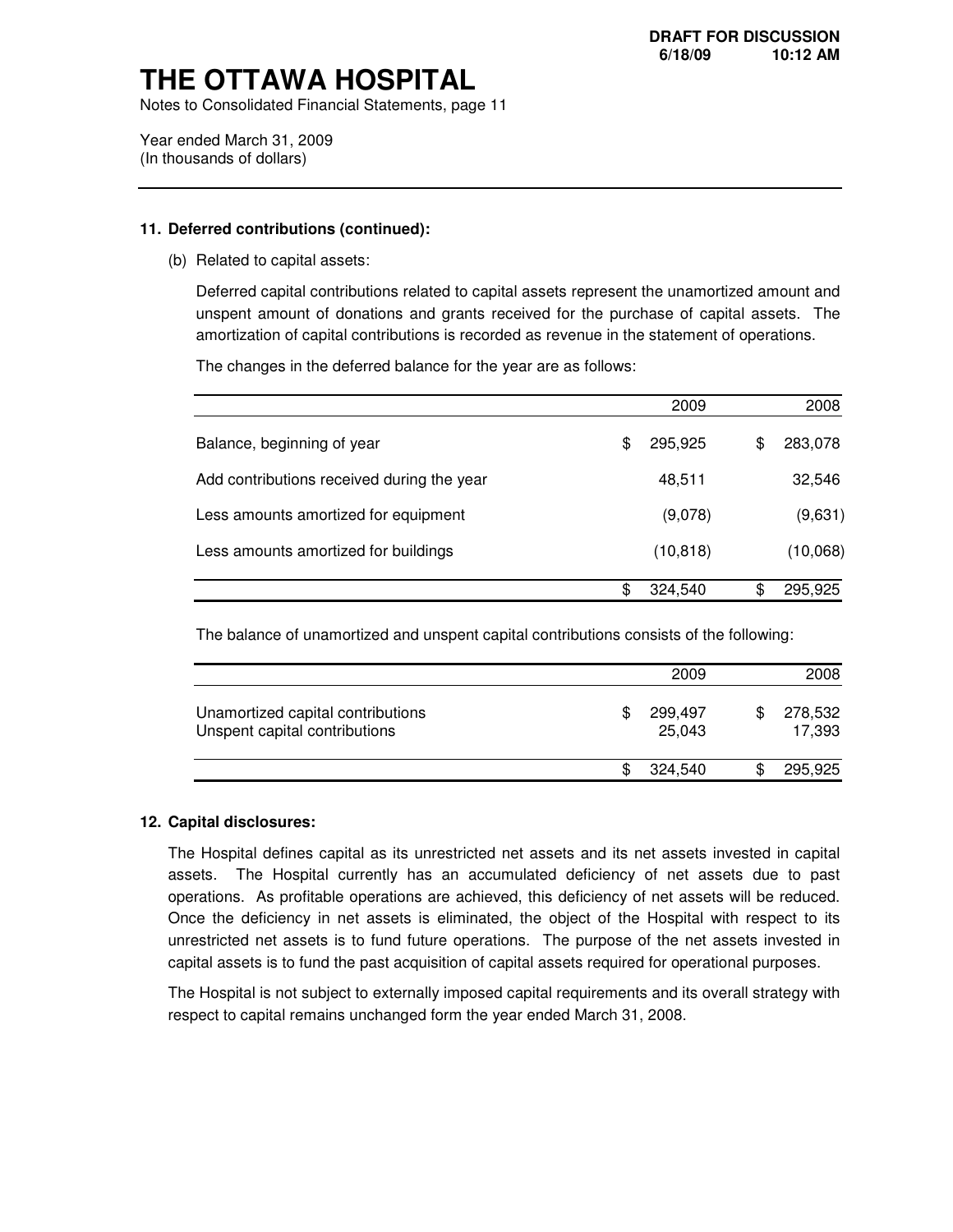Notes to Consolidated Financial Statements, page 12

 Year ended March 31, 2009 (In thousands of dollars)

#### **13. Investment in capital assets:**

(a) Investment in capital assets is calculated as follows:

|                                                                  |   | 2009               | 2008                 |
|------------------------------------------------------------------|---|--------------------|----------------------|
| Capital assets<br>Amounts financed by:                           | S | 506,517            | 481,601              |
| Deferred contributions related to capital assets<br>(note 11(b)) |   | (299,497)          | (278, 532)           |
| Long-term debt<br>Capital lease obligations                      |   | (12, 548)<br>(813) | (13, 840)<br>(1,058) |
|                                                                  |   |                    |                      |
|                                                                  |   | 193,659            | 188,171              |

(b) Net change in investment in capital assets is calculated as follows:

|                                                   |     | 2009      |   | 2008      |
|---------------------------------------------------|-----|-----------|---|-----------|
| Purchase of capital assets                        | \$. | 71,764    | S | 68,561    |
| Amounts funded by deferred contributions          |     | (40, 861) |   | (30, 982) |
| Loss on disposal of capital assets                |     |           |   | (14)      |
| Amortization of deferred contributions related to |     |           |   |           |
| capital assets                                    |     | 19,896    |   | 19,695    |
| Amortization of capital assets                    |     | (46,848)  |   | (40, 785) |
| Repayment of long-term debt                       |     | 1,292     |   | 1,365     |
| Repayment of obligation under capital leases      |     | 570       |   | 597       |
| Amount funded by new capital lease obligations    |     | (325)     |   |           |
|                                                   |     | 5,488     | S | 18.437    |

#### **14. Pension plan:**

 Substantially all of the employees of the Hospital are members of the Hospitals of Ontario Pension Plan (the "Plan"), which is a multi-employer defined benefit pension plan available to all eligible employees of the participating members of the Ontario Hospital Association. Contributions to the plan made during the year by the Hospital on behalf of its employees amounted to \$41,236 (2008 - \$39,149) and are included in the statement of operations.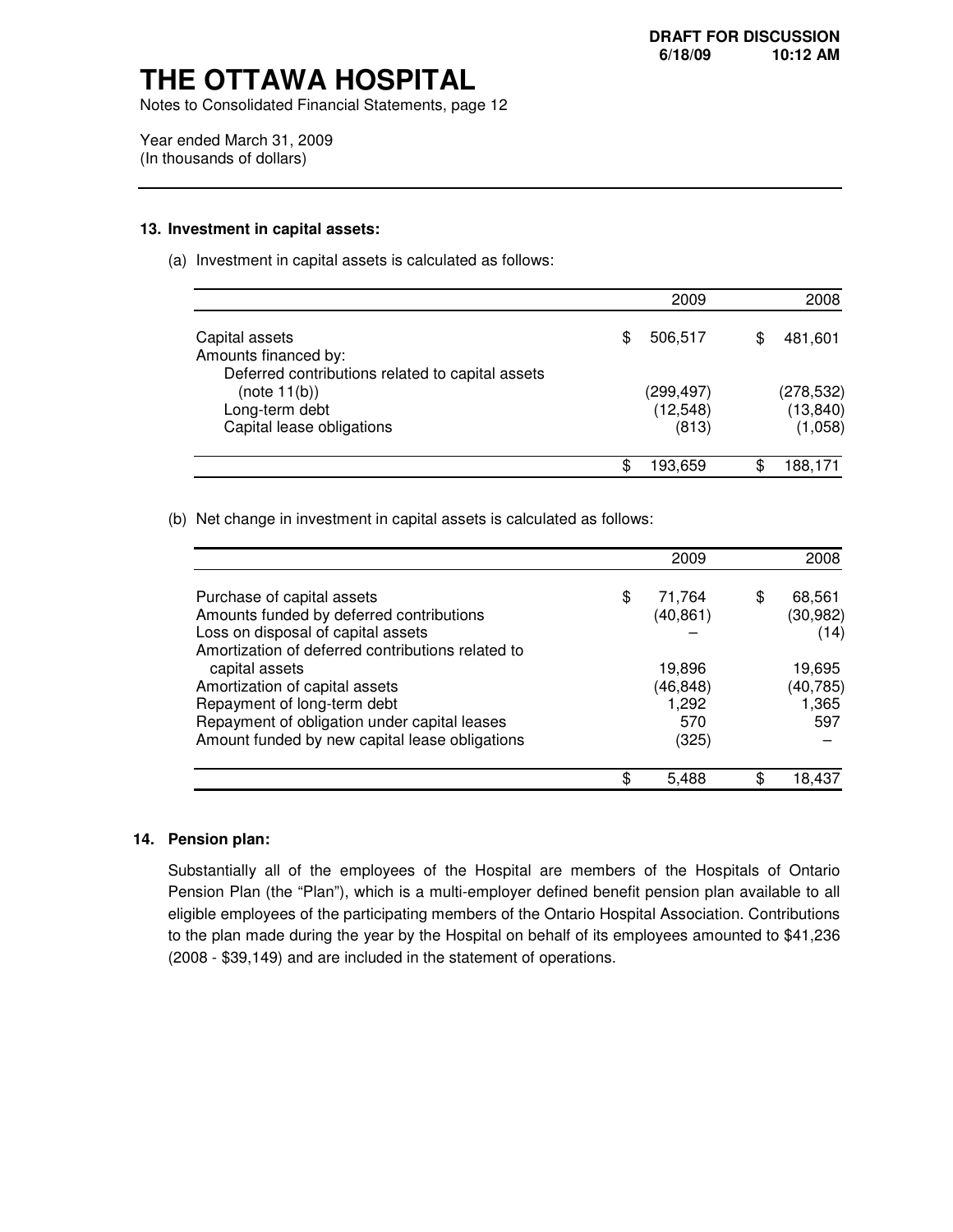Notes to Consolidated Financial Statements, page 13

 Year ended March 31, 2009 (In thousands of dollars)

#### **14. Pension plan (continued):**

 Pension expense is based on Plan management's best estimates, in consultation with its actuaries, of the amount, required to provide a high level of assurance that benefits will be fully represented by fund assets at retirement, as provided by the Plan. The funding objective is for employer contributions to the Plan to remain a constant percentage of employees' contributions.

 Variances between actuarial funding estimates and actual experience may be material and any differences are generally to be funded by the participating members. The most recent triennial actuarial valuation of the Plan as at December 31, 2006 indicates the plan is fully funded.

#### **15. Financial instruments:**

 The carrying value of accounts receivable, capital grants receivable, accounts payable and accrued liabilities, bank indebtedness and payable to Ottawa Hospital Residence Corporation approximates their fair value because of the relatively short period to maturity of the instruments.

 The fair value of guarantees and letters of credit are based on fees currently charged for similar agreements or on the estimated cost to terminate them or otherwise settle the obligations with the counterparties at the reported borrowing date. In situations in which there is no market for these guarantees and they were issued without explicit costs, it is not practicable to determine their fair value with sufficient reliability.

#### **16. Related entities:**

(a) The Ottawa Hospital Foundation:

 The Hospital has an economic interest in The Ottawa Hospital Foundation (the "Foundation"). The Foundation was established to raise, receive, maintain and manage funds to be distributed towards various programs and capital projects of the Hospital.

 During the year, the Hospital received \$13,363 (2008 - \$11,426) from the Foundation. As at March 31, 2009, the Hospital had a capital grant receivable from the Foundation amounting to \$6,667 (2008 - \$3,687). In addition, the Foundation donated gifts-in-kind to the Hospital, which were recorded by the Hospital at no value. The Hospital provides the Foundation with office premises without charge.

(b) Ottawa Health Research Institute:

 The Hospital has an economic interest in the Ottawa Health Research Institute (the "Institute"). experimental development for the benefit of the general public. The Institute is a tax-exempt entity incorporated under the laws of Ontario. The Institute carries on and exclusively promotes scientific research and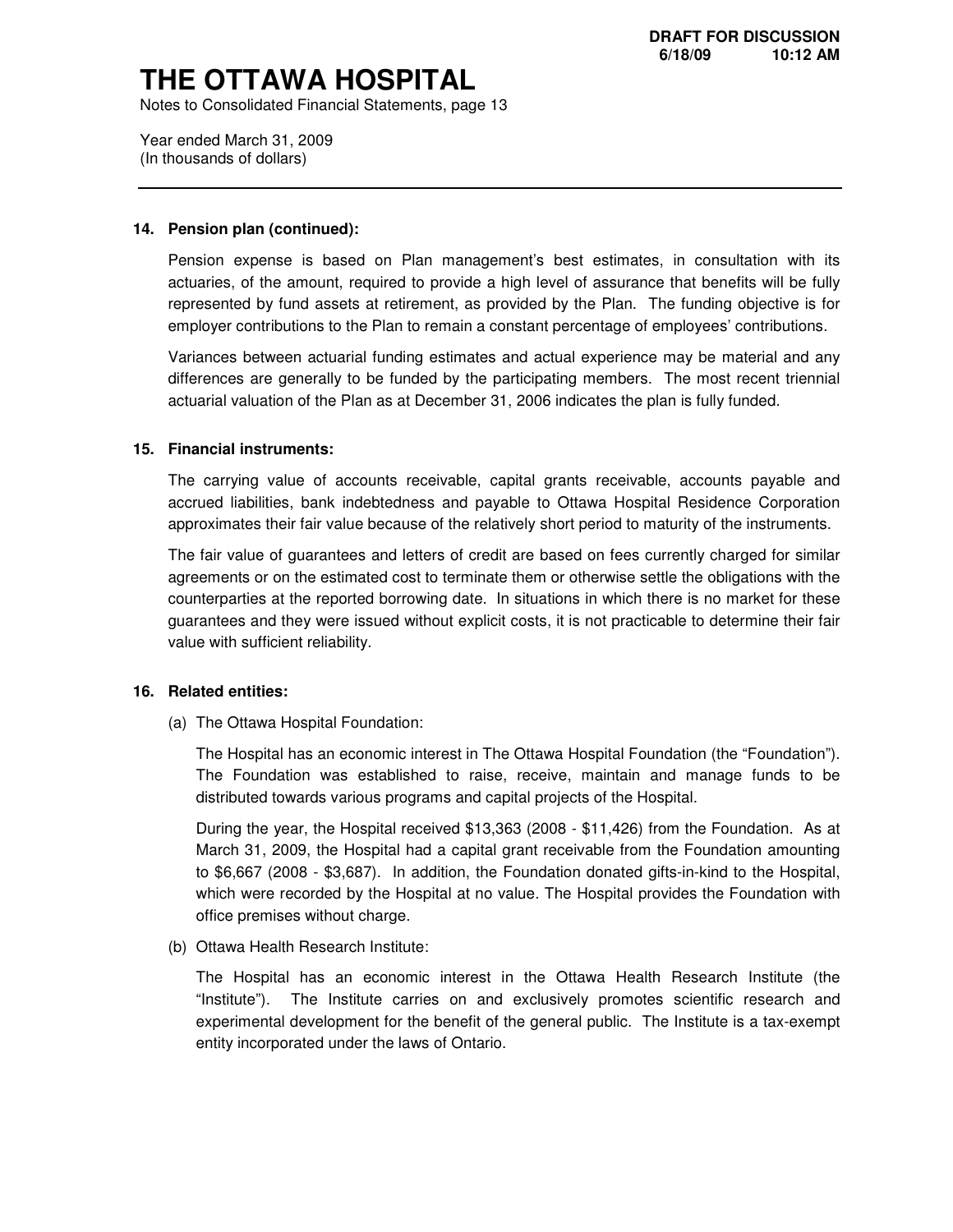Notes to Consolidated Financial Statements, page 14

 Year ended March 31, 2009 (In thousands of dollars)

#### **16. Related entities (continued):**

(b) Ottawa Health Research Institute (continued):

 As at March 31, 2009, the Hospital had a receivable from the Institute amounting to \$1,033 (2008 - \$6,564). The Hospital provided \$4,913 (2008 - \$4,650) of base funding in support of resources to the Institute during fiscal 2008. The Hospital also provided \$150 (2008 - \$150) for specific operating expenditures to the Institute. These amounts are recorded in supplies and other expense on the statement of operations.

(c) Auxiliaries:

 The Hospital has an economic interest in the Ottawa Civic Hospital Auxiliary, the Riverside Hospital Auxiliary and the Friends of the Ottawa General Hospital (the "Auxiliaries") and the Rehabilitation Centre Volunteer Association. The object of the Auxiliaries is to raise and receive funds to be distributed towards various programs and capital projects of the Hospital and its related Foundations. The Auxiliaries are tax-exempt entities created under the laws of Ontario.

(d) The Ottawa Hospital Residence Corporation:

 The Hospital exercises control over The Ottawa Hospital Residence Corporation (the "Corporation"), a tax-exempt entity without share capital incorporated under the laws of Ontario providing residences to the interns and residents of the Hospital. The amount payable to the Corporation, amounting to \$1,929 (2008 - \$2,389), is subject to an interest rate of prime minus 0.75%.

 The assets, liabilities and results of operations for the Corporation for the years ended December 31 are as follows:

|                                 | 2008        | 2007        |
|---------------------------------|-------------|-------------|
| Financial position:             |             |             |
| <b>Total assets</b>             | \$<br>6,218 | \$<br>4,906 |
|                                 |             |             |
| <b>Total liabilities</b>        | \$<br>96    | \$<br>280   |
| Net assets                      | 6,122       | 4,626       |
|                                 | \$<br>6,218 | \$<br>4,906 |
|                                 |             |             |
| Results of operations:          |             |             |
| Total revenue                   | \$<br>2,837 | \$<br>2,408 |
| Total expenses                  | 1,341       | 1,430       |
| Excess of revenue over expenses | \$<br>1,496 | \$<br>978   |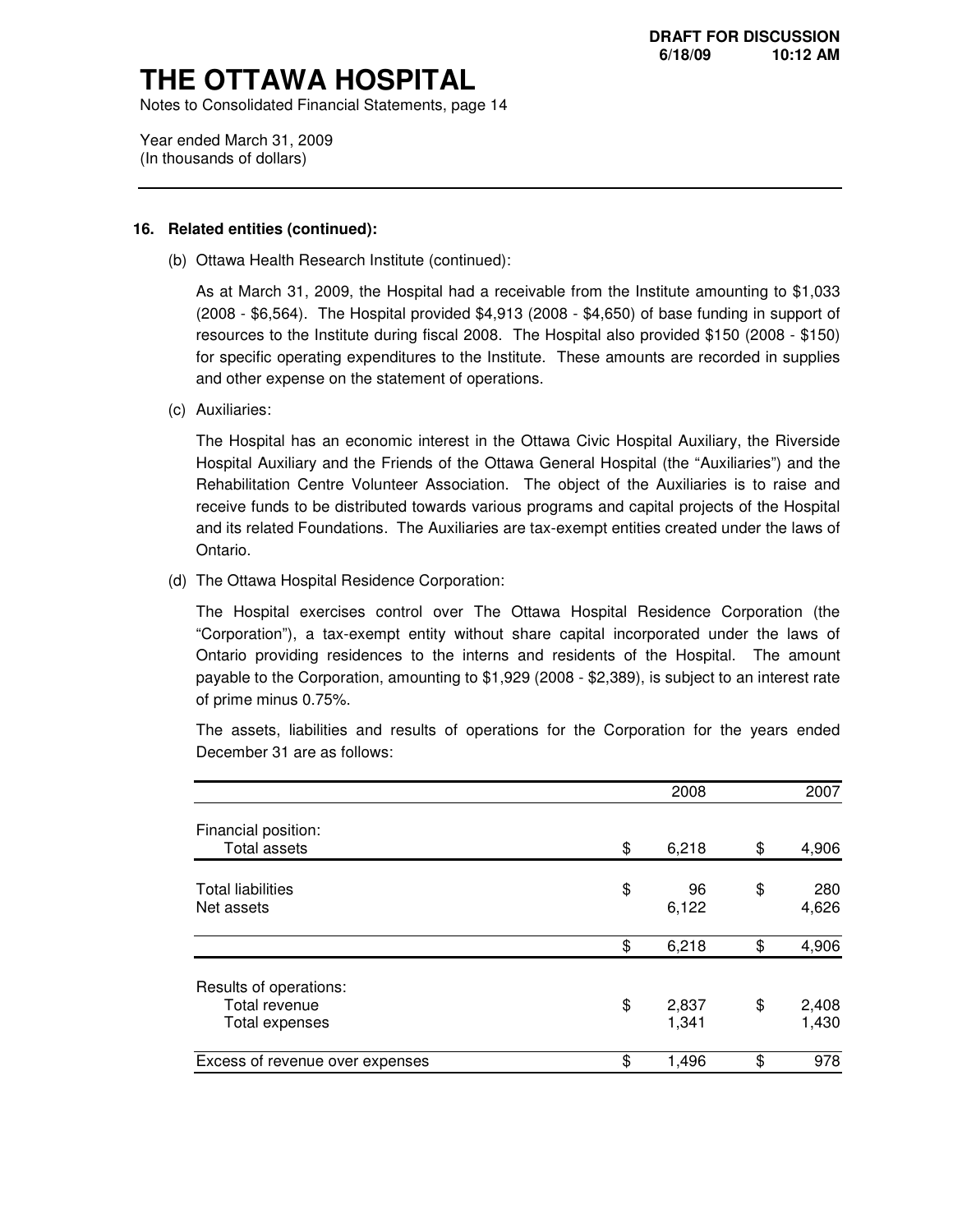Notes to Consolidated Financial Statements, page 15

 Year ended March 31, 2009 (In thousands of dollars)

#### **16. Related entities (continued):**

 (e) Hospital Food Services – Ontario Inc. and Ottawa Regional Hospital Linen Services Incorporated:

 The Hospital is a founding member of Hospital Food Services – Ontario Inc. ("HFS") and of the Ottawa Regional Hospital Linen Services Incorporated ("ORHLS"). HFS and ORHLS were established to provide food and laundry services, respectively to member hospitals on a cost of service basis.

 At March 31, 2009, the Hospital had an economic interest of \$3,023 (2008 - \$3,204) of total net assets of \$4,617 (2008 - \$5,150) of HFS. The corresponding interest in ORHLS was \$5,913 (2008 - \$5,359) of total net assets of \$10,433 (2008 - \$9,397).

 For the year ended March 31, 2009, the Hospital provided \$1,184 (2008 - \$1,230) to HFS for food services and \$7,561 (2008 - \$7,346) to ORHLS for linen services. These amounts have been included in Supplies and Other on the Statement of Operations.

(f) Eastern Ontario Regional Laboratory Association Inc.:

 The Hospital is a founding member of Eastern Ontario Regional Laboratory Association Inc. ("EORLA"). EORLA was established to provide specialized laboratory services to the 16 member hospitals on a cost of service basis.

 The Ottawa Hospital entered into a contract with the Ministry of Health and Long-term Care of Ontario to construct a regional laboratory, including investment in capital equipment. As at March 31, 2009, The Ottawa Hospital had completed the project, at a total cost of \$25,376 (2008 – 25,343), of which \$7,834 (2008 - \$7,801) is to be funded by EORLA. In return for this capital investment, EORLA will be permitted to occupy the premises, under the provisions set out in the member Site Use Agreements.

 As at March 31, 2009, The Ottawa Hospital had a capital grant receivable from EORLA in the amount of \$8,708 (2008 - \$7,192) and an operational receivable of \$137 (2008 - \$328).

### **17. Net change in non-cash working capital:**

|                                          | 2009         | 2008      |
|------------------------------------------|--------------|-----------|
| Short term investment                    | \$<br>16     | \$        |
| Accounts receivable                      | 7,962        | (3, 542)  |
| Inventories                              | 12           | (480)     |
| Prepaid expenses                         | (217)        | (645)     |
| Cash held in trust                       | (2,594)      | (1, 487)  |
| Accounts payable and accrued liabilities | 10,030       | (15,052)  |
| Net change in non-cash working capital   | \$<br>15.209 | (21, 206) |